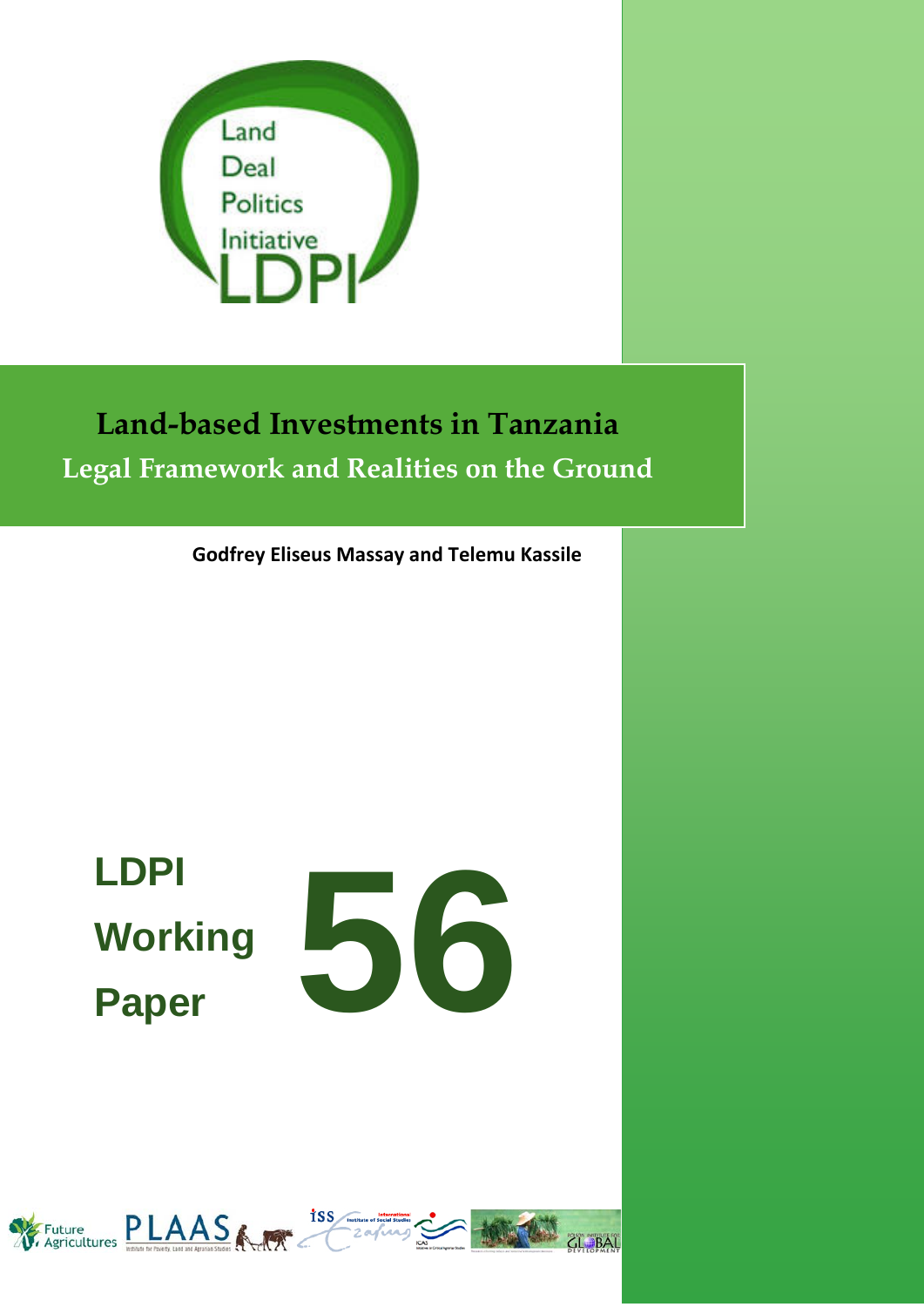### **Land-based Investments in Tanzania: Legal Framework and Realities on the Ground**

*by* Godfrey Eliseus Massay and Telemu Kassile

| Published by:                                  |                                                                   |                                                   |                                  |
|------------------------------------------------|-------------------------------------------------------------------|---------------------------------------------------|----------------------------------|
| The Land Deal Politics Initiative              |                                                                   |                                                   |                                  |
| www.iss.nl/ldpi                                |                                                                   |                                                   |                                  |
| landpolitics@gmail.com                         |                                                                   |                                                   |                                  |
| in collaboration with:                         |                                                                   |                                                   |                                  |
| <b>Institute for Development Studies (IDS)</b> |                                                                   |                                                   |                                  |
| University of Sussex                           |                                                                   |                                                   |                                  |
| Library Road                                   |                                                                   |                                                   |                                  |
| Brighton, BN1 9RE                              |                                                                   |                                                   |                                  |
| United Kingdom                                 |                                                                   |                                                   |                                  |
| Tel: +44 1273 606261                           |                                                                   | Fax: +44 1273 621202   E-mail: ids@ids.ac.uk      | Website: www.ids.ac.uk           |
|                                                | <b>Initiatives in Critical Agrarian Studies (ICAS)</b>            |                                                   |                                  |
|                                                | <b>International Institute of Social Studies (ISS)</b>            |                                                   |                                  |
| P.O. Box 29776                                 |                                                                   |                                                   |                                  |
| 2502 LT The Hague                              |                                                                   |                                                   |                                  |
| The Netherlands                                |                                                                   |                                                   |                                  |
| Tel: +31 70 426 0664                           |                                                                   | Fax: $+31$ 70 426 0799 E-mail: iss.icas@gmail.com | Website: www.iss.nl/icas         |
|                                                | The Institute for Poverty, Land and Agrarian Studies (PLAAS)      |                                                   |                                  |
|                                                | School of Government, Faculty of Economic and Management Sciences |                                                   |                                  |
|                                                | University of the Western Cape, Private Bag X17                   |                                                   |                                  |
| Bellville 7535, Cape Town                      |                                                                   |                                                   |                                  |
| South Africa                                   |                                                                   |                                                   |                                  |
| Tel: +27 21 959 3733                           | Fax: +27 21 959 3732                                              | E-mail: info@plaas.org.za                         | Website: www.plaas.org.za        |
|                                                | The Polson Institute for Global Development                       |                                                   |                                  |
| Department of Development Sociology            |                                                                   |                                                   |                                  |
| <b>Cornell University</b>                      |                                                                   |                                                   |                                  |
| 133 Warren Hall                                |                                                                   |                                                   |                                  |
| Ithaca NY 14853                                |                                                                   |                                                   |                                  |
| <b>United States of America</b>                |                                                                   |                                                   |                                  |
| Tel: +1 607 255-3163                           | Fax: +1 607 254-2896                                              | E-mail: ta12@cornell.edu                          | Website: polson.cals.cornell.edu |

©August 2014 *All rights reserved. No part of this publication may be reproduced or transmitted in any form or by any means without prior permission from the publisher and the author.*

*Published with support from the UK Department for International Development (DfID), Atlantic Philanthropies, Inter-Church Organization for Development Cooperation (ICCO), Ford Foundation and Miserior.*

> *Land Deal Politics Initiative*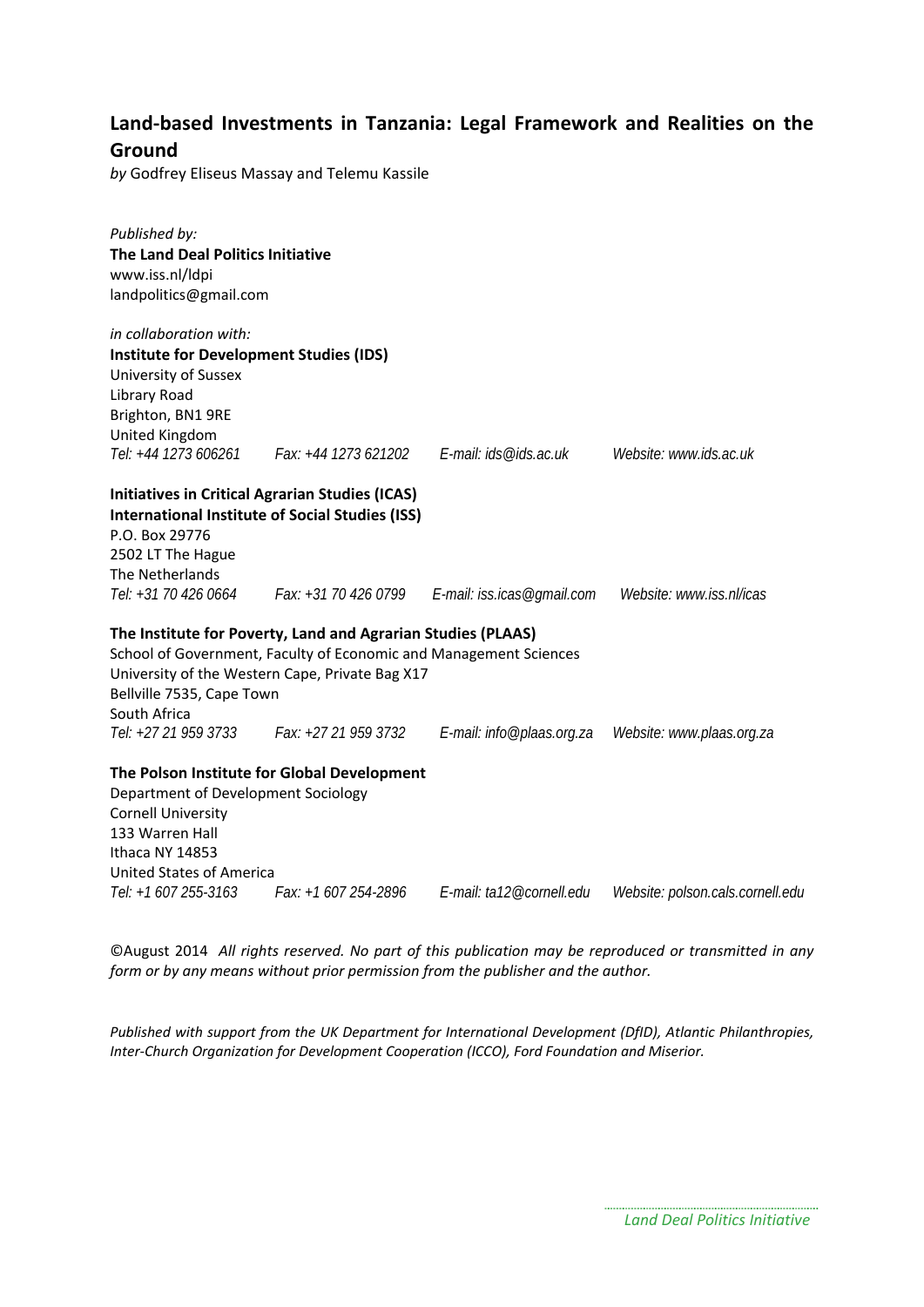#### Abstract

Beginning in the mid-1970s through to the 1980s, Tanzania experienced a severe socio-economic crisis. In an attempt to turn things around the abating economy and accelerate economic growth, the government embarked on a broad range of radical policy, legislation, and institution reforms, which opened doors for foreign direct investments (FDIs) and further initiatives have been taken to create an enabling environment for investments to flourish in the country. This paper provides highlights and an analysis of the legal framework governing investment in Tanzania, discusses the context of investment within the existing legal framework, provides an overview of land acquisition procedures, and gives analysis of some land deals. The findings show that mixed procedures, some of which are not guided by laws, are currently used to acquire land for investment in Tanzania. Moreover, no clear definition of what *public interest* insinuates is given either in the constitution or in the land laws. Information asymmetry is a critical problem in land deals in Tanzania. Land acquisition and compensation practices are currently poor and have serious flaws in the way community consultations are carried out, including political interference, lack of transparency, lack of affected parties' (individuals and local communities) awareness of the process, and lack of productive engagement between investors and local communities. Poverty and illiteracy of the local community has been used to the advantage of the local elites, politicians, and investors in negotiating land deals.

**Keywords:** land-based investments; land; legal framework; Tanzania

#### About the Authors

**Godfrey Eliseus Massay** is a Programme Officer at the Land Rights Research and Resources Institute alias HAKIARDHI. HAKIARDHI is a national level civil society organisation that works towards promoting a socially justice and equitable land tenure system in Tanzania through active engagement with other players on land rights issues. He holds a Bachelor of Laws (LLB) of the University of Dar es Salaam, Tanzania. His research interest include issues pertaining to land rights and has written several articles on this area including, Massay, G. (2013) "Adjudication of land cases in Tanzania: A bird eye overview of the District Land and Housing Tribunal" Open University Law Journal. He is currently writing a research paper on "A Hunger for Justice; Tracing the Exclusion of Smallholders in the Race for Farmland in Tanzania".

**Telemu Kassile** is a PhD Student in the Department of Economics, School of Social Sciences at the University of Dar es Salaam, Tanzania and a Lecturer at Sokoine University of Agriculture. He holds Master of Science degrees in Biostatistics and Applied Statistics both of the University of Hasselt (formerly Limburgs Universitair Centrum), Belgium and a BSc (General) Mathematics and Statistics (University of Dar es Salaam). He has also received training in developing coherent policies and programmes in relation to climate, food, and trade. His research interests include development economics and investment in human capital development. His publications include Kassile, T. (2013) 'Trend analysis of monthly rainfall data in central zone', Journal of Mathematics and Statistics; Kassile, T. (2012) 'Prevention and management of malaria in under-five children in Tanzania: a review', Tanzania Journal of Health Research; Kassile, T. (forthcoming) 'Pass rates in primary school leaving examination in Tanzania: implication for efficient allocation of resources', South African Journal of Education.

> *Land Deal Politics Initiative*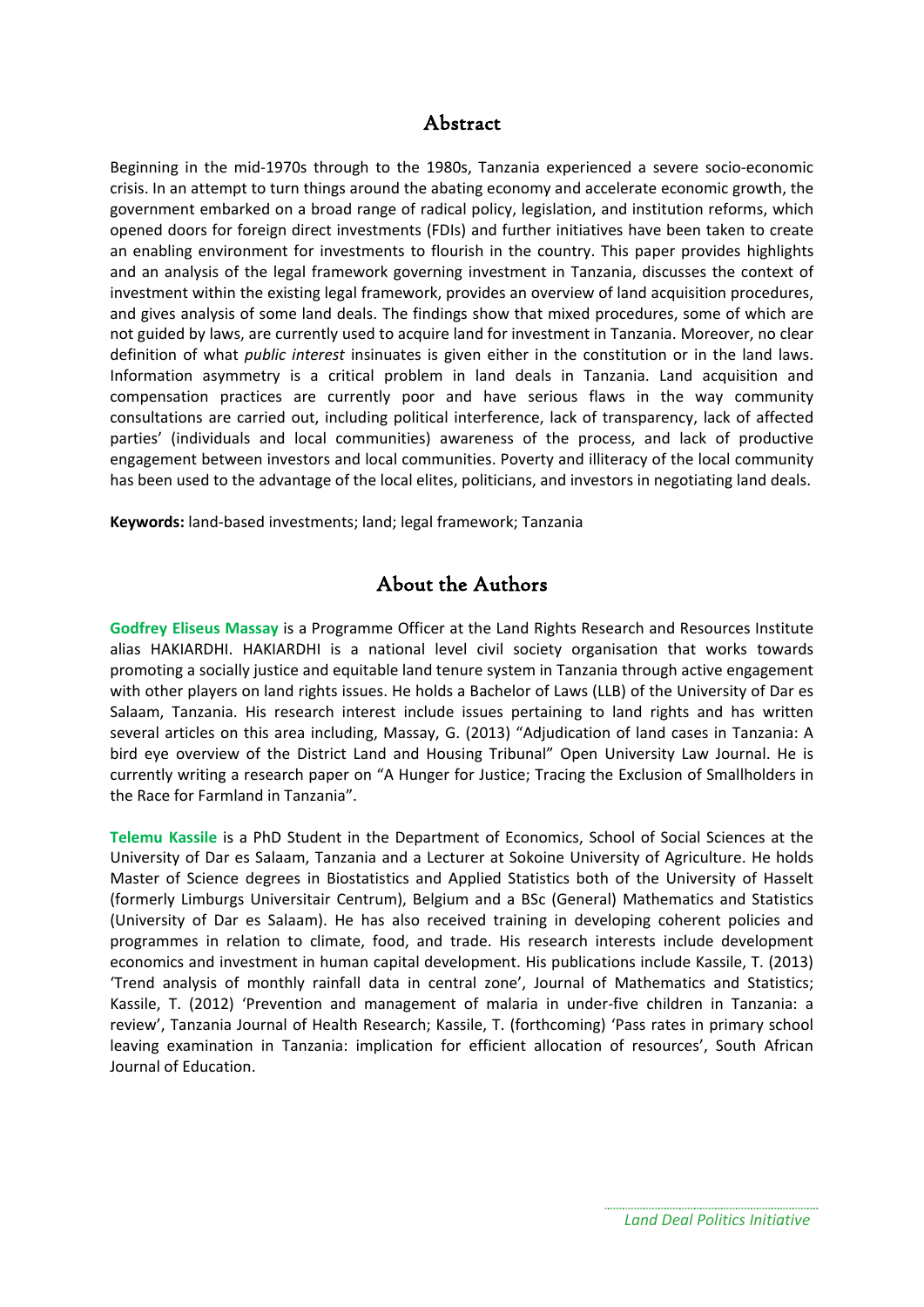## Acknowledgements

The authors acknowledge with gratitude the helpful comments made by Prof Ruth Hall on an earlier draft of this paper. Happiness George is also gratefully acknowledged for providing significant inputs in an earlier draft of the paper. Thanks are also due to Emmanuel Sulle for providing a constructive review, which resulted into significant improvements over the preceding version of the paper.

#### Acronyms

| Agricultural Sector Development Program                     |
|-------------------------------------------------------------|
| <b>Bank of Tanzania</b>                                     |
| Comprehensive Africa Agriculture Development Programme      |
| Clean Development Mechanism                                 |
| Danish International Development Agency                     |
| <b>Environmental Impact Assessment</b>                      |
| <b>Export Processing Zones Authority</b>                    |
| <b>European Union</b>                                       |
| Food and Agriculture Organisation                           |
| Foreign Direct Investments                                  |
| <b>Gross Domestic Product</b>                               |
| Greenhouse Gas                                              |
| Government of Tanzania                                      |
| Green Resource Limited                                      |
| German Organisation for Technical Cooperation               |
| <b>Irish Aid</b>                                            |
| <b>International Development Association</b>                |
| International Fund for Agricultural Development             |
| Japanese International Cooperation Agency                   |
| Lawyers' Environmental Action Team                          |
| Legal and Human Rights Centre                               |
| National Bioenergy Task Force                               |
| Oakland Institute                                           |
| Reducing Emission from Deforestation and Forest Degradation |
| Rufiji Basin Development Cooperation                        |
| Southern Agricultural Growth Corridor of Tanzania           |
| <b>Structural Adjustment Programmes</b>                     |
| <b>Tanzanian Investment Centre</b>                          |
| <b>Tanzania Shillings</b>                                   |
| United Nation Framework for Climate Change Convention       |
| United Republic of Tanzania                                 |
|                                                             |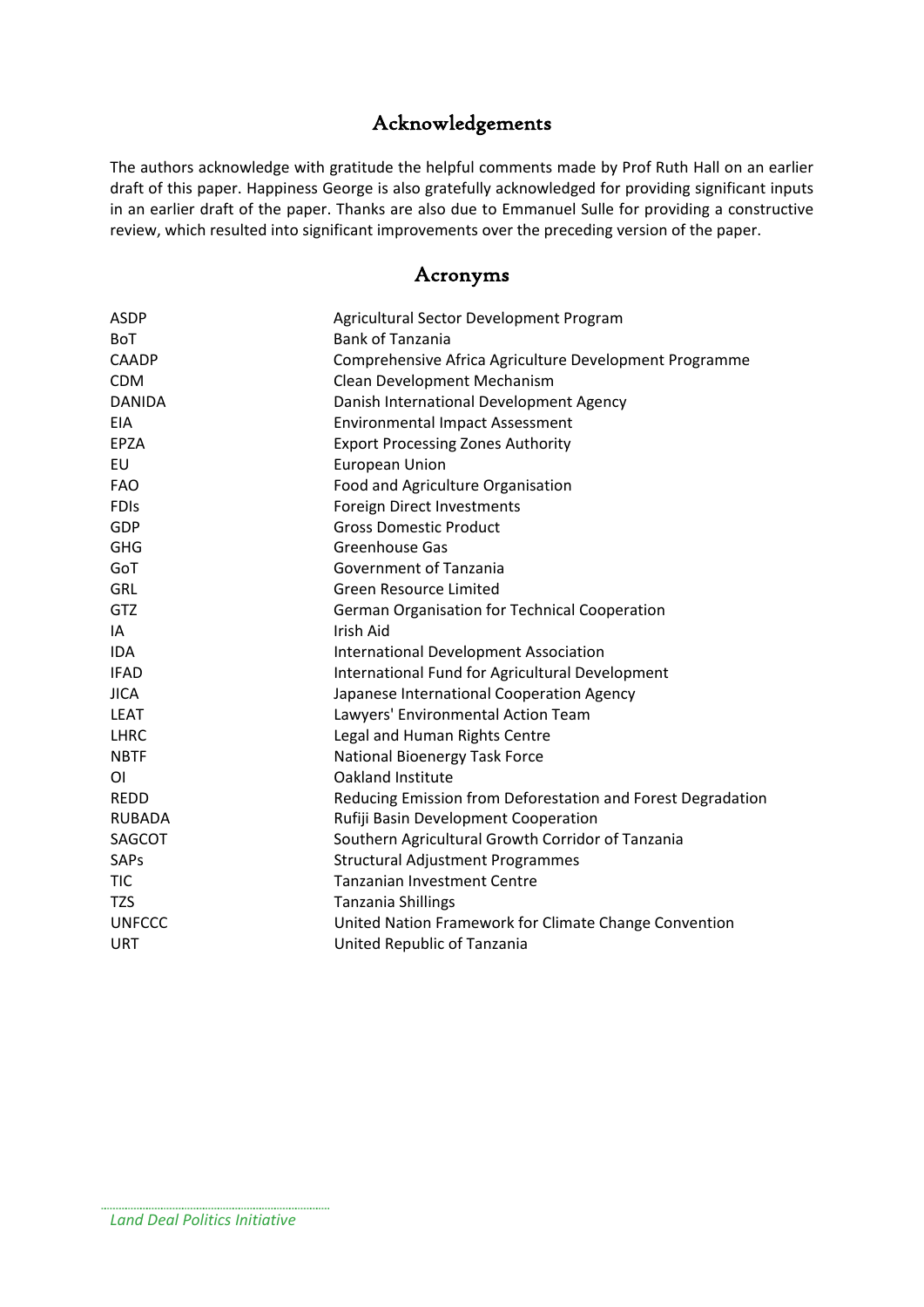# Table of Contents

| 4.3 Alternative process commonly used to access village land for investment 8 |  |
|-------------------------------------------------------------------------------|--|
|                                                                               |  |
|                                                                               |  |
|                                                                               |  |
|                                                                               |  |
|                                                                               |  |
|                                                                               |  |
|                                                                               |  |
|                                                                               |  |
|                                                                               |  |
|                                                                               |  |
|                                                                               |  |
|                                                                               |  |
|                                                                               |  |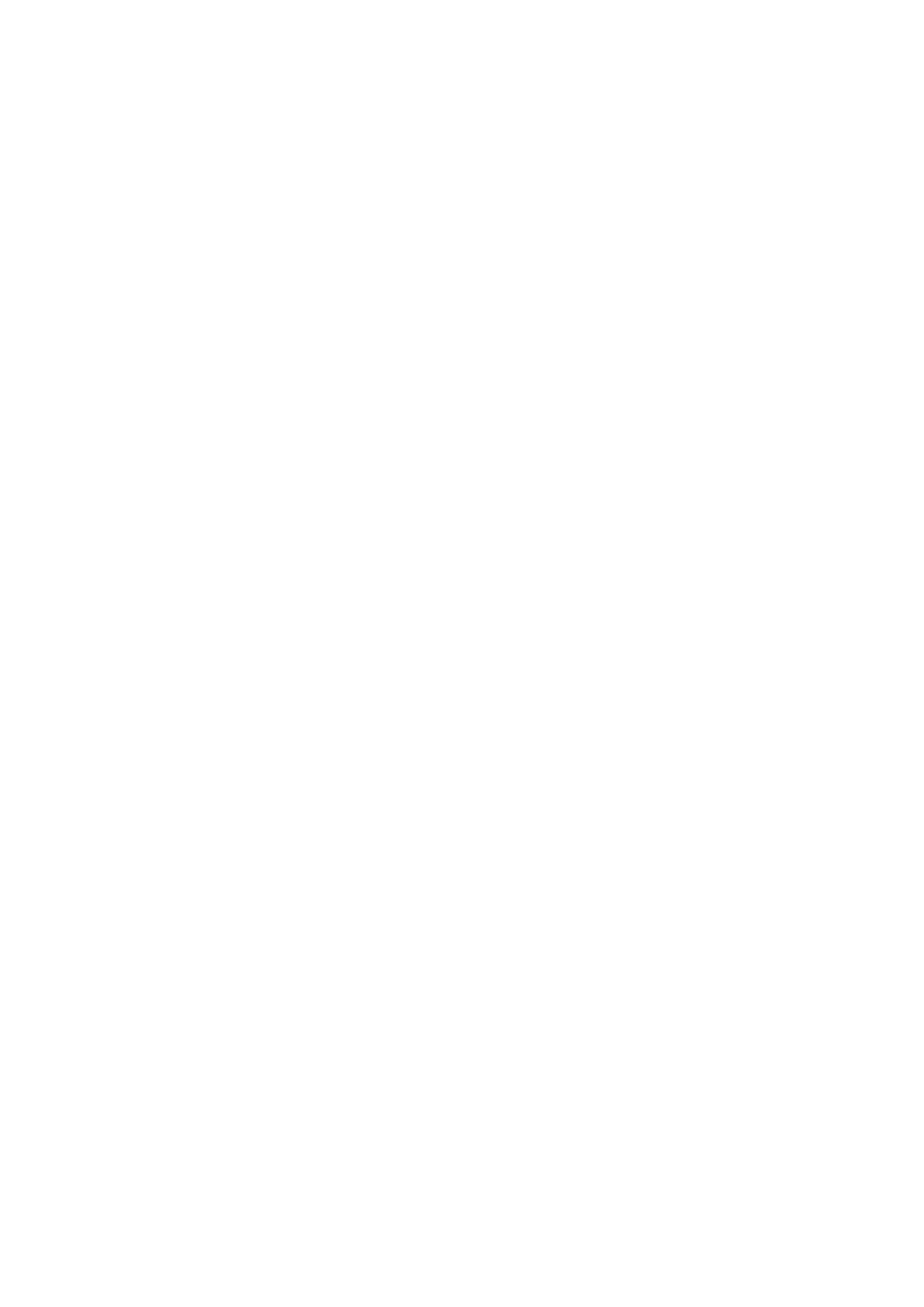### <span id="page-6-0"></span>**1 Introduction**

At independence in 1961, the economy of the then Tanganyika (now mainland Tanzania) was at an early stage of growth, characterised by inadequate human capital and physical infrastructure, less established administrative institutions, and feeble private institutions with restricted capacity (Nyerere 1974). As a result, during the first half of the first decade after independence, there were concerted efforts to establish effective government institutions. The second half of the decade was characterised by a quest for a plan for national social and economic development (Nyerere *ibid*) which was commensurate with the Arusha Declaration of 1967, that committed Tanzania to a policy of socialism and self-reliance (Collins 1974). Because the new government had limited financial resources, foreign capital inflow was the most important means of building and developing the economy during the 1960s and the 1970s (Biermann and Wagao 1986).

Beginning in the mid-1970s through to the 1980s, Tanzania experienced a grave socio-economic crisis whose impact was manifested at both micro-and macro-levels. At the former level, the crisis resulted in a breakdown of the social structure and worsening living conditions, while at the latter level, it resulted into severe shortage of foreign exchange, balance of payment problems, and large budget deficits (Meena 1989). Overall, the 1960s and 1970s were epitomised by undue government borrowing and bad debts accumulated by commercial banks, and this was attributed partially to excessive government interference, in adequate supervision of financial institutions, and pursuit of multiple policy objectives, among others (BoT 2011).

In an attempt to turn things around and accelerate economic growth, the government embarked on a broad range of radical policy, legislative, and institutional reforms. These include the National Economic Survival Plan, Structural Adjustment Programmes (SAPs), Economic Recovery Programmes I (1986) and II (1989); the Economic and Social Action Plan and Priority Social Action Plan (1989) (Lugalla 1995). These changes were necessary because previous development initiatives were not commensurate with the ideology of market-led economy and progress in technology, which were taking part in the world. Through these and other reforms<sup>[1](#page-6-1)</sup>, doors were opened to FDIs and initiatives were taken to create an enabling environment for investment in response to the dynamics of the world and local economic conditions. The agriculture, energy, mining, tourism, and transportation sectors have experienced major policy, legislative, and institutional reforms. Most likely because of initiatives such as these, a number of both foreign and domestic investors have been attracted to and now operate in Tanzania in various sectors, including agriculture, agro-fuels, and agro-forestry, among others.

This paper highlights policy and legal frameworks that govern land-based investments in Tanzania. It undrapes and discusses some land deals and impacts of these investments in the context of poverty eradication in Tanzania. The paper tries to answer the following questions: Has the Tanzanian investment legal framework achieved its objectives? Are land deals in Tanzania guided by the free, prior, and informed consent principle? Is there a win-win situation in Tanzanian land deals? What should be done to make land-based investments work in Tanzania?

The paper provides an analysis of the legal framework governing investment in Tanzania postindependence, discusses the context of investment within the existing investment policy and legal

<span id="page-6-1"></span> $1$  For example, parastatal reforms were designed to diminish the dominance and monopoly of state-owned enterprises as part of wider structural adjustment initiatives. Reforms also included allowing the private sector to compete in marketing and processing cash crops in the increasingly liberalised market economic business environment. Revisions in the land law rules enable long-term leasehold property rights for up to 99 years for domestic and foreign investors. Financial reforms have enhanced the investment climate, enabling 26 licensed banks (foreign and domestic) to operate in the country (FAO 2012).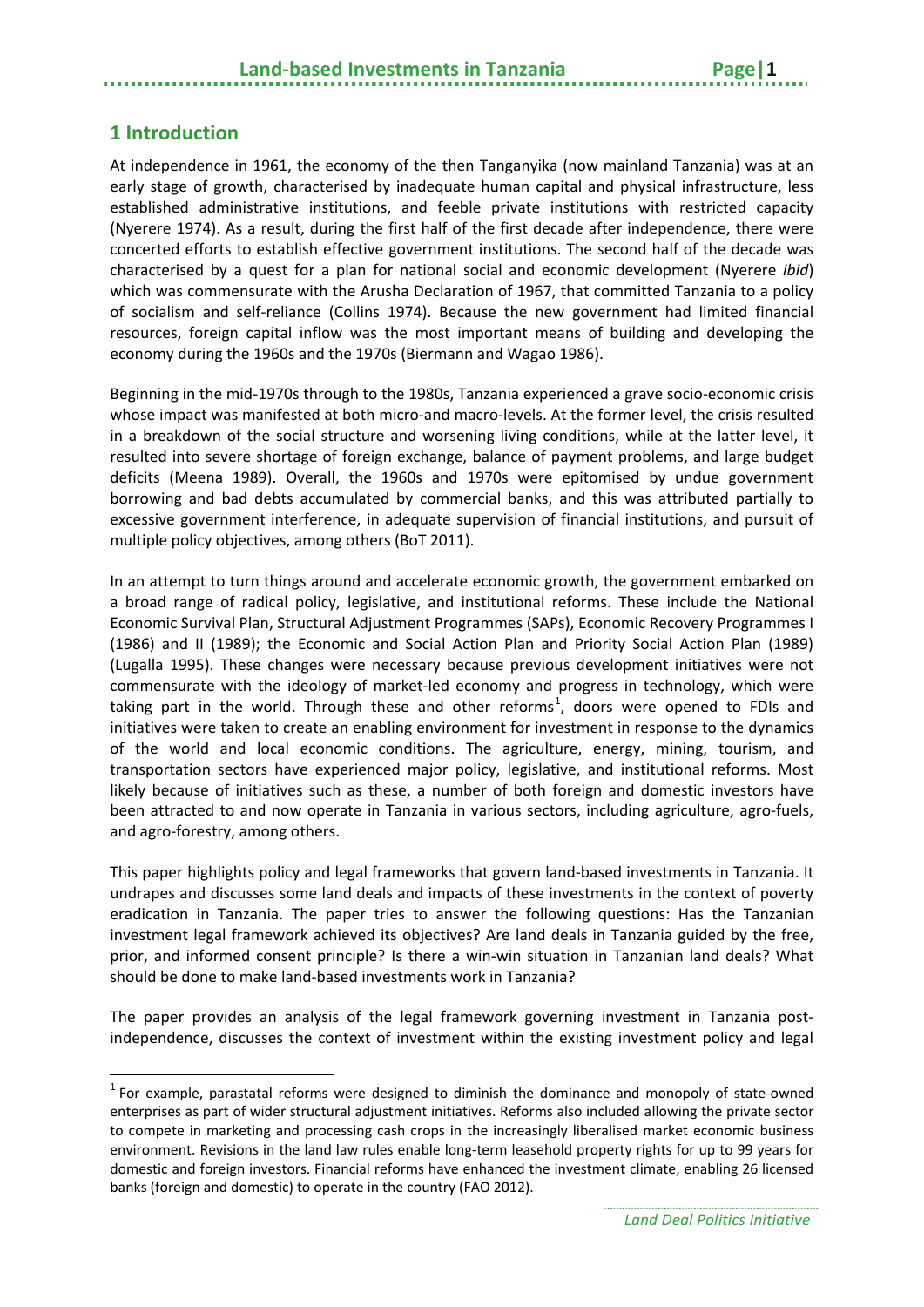framework in Tanzania, provides an overview of land acquisition procedures, and analyses some land deals. However, at the outset, we want to put a disclaimer that, this paper draws on evidence from a number of studies conducted previously. Moreover, as a necessary preliminary, we acknowledge, as noted elsewhere (Locher & Sulle 2013) that availability of reliable up-to-date data on land deals is a major limitation in Tanzania. One main reason as identified by previous studies (Sulle & Nelson 2009; Makwarimba & Ngowi 2012) is the lack of coordination and transparency among government institutions and ministries responsible for investment in the country hence making it hard to have authentic data. Nonetheless, this paper aims to examine the realities of land investment in Tanzania despite the challenges.

### <span id="page-7-0"></span>**2 Theoretical legal framework governing investment in Tanzania**

#### <span id="page-7-1"></span>*2.1 After independence to 1967*

After independence, the government of then Tanganyika, under President Julius Nyerere's leadership, dissented the inclusion of the Bills of Rights in both the Independent Government and the Republic Constitutions of 1961 and 1962, respectively. This was because it was believed that a Bill of Rights would assure private property ownership, which would hamper government development plans, and create conflict between the executive and judiciary, which was still under some foreign expatriates (Maina 1994; Maina & Mwakaje 2004).

The lack of a Bill of Rights in the constitution did not dissuade investors from investing in Tanzania, nor did it dissuade the government from pursuing investment in the public interest<sup>[2](#page-7-3)</sup>. The government showed its determination when it prepared and passed the Foreign Investment (Protection) Act, 1963, which aimed to provide a legal warranty for foreign investors so that they would be persuaded to invest in the country. The government also entered mutual arrangements with foreign governments to back-up, promote, and protect investment (Maina 1994).

#### <span id="page-7-2"></span>*2.2 Arusha Declaration and its aftermath*

The heart of the social policy in Tanzania, which began by promulgating the Arusha Declaration in 1967, was to promote mass nationalisation (Court 1976). In this respect, to ensure that the objectives of the Arusha Declarations were met, various laws<sup>[3](#page-7-4)</sup> were enacted. The government guaranteed and compensated for the nationalised property (Maina 1994), but with inside and outside forces such as SAPs, the collapse of the Soviet Union, and the reign of the capitalist block, Tanzania failed to embrace the Arusha Declaration. In 1984, the fifth Constitutional amendment included the Bill of Rights, and in 1985 the ascendency of the second phase of presidency necessitated an changed investment climate.

The enactment of the Investment (Promotion and Protection) Act in April 1990 marked the climax of economic liberalisation, which started in November 1985. The Act covered the investment promotion centre, application procedure, areas of investment, investment incentives, investment protection, dispute settlement, and transfer of foreign currency; it covers both foreign and local

<span id="page-7-3"></span><sup>&</sup>lt;sup>2</sup> President Nyerere while addressing the meeting of the Association of Chambers of Commerce of Eastern Africa on 11 February 1963 said 'the government wishes to work with private investors for the development of Tanganyika'. Again on 11 February 1965 while laying the foundation stone for the ENI Oil Refinery at Kigamboni, Dar es Salaam he said: "The government of Tanzania is determined to have an oil refinery in Tanzania rather than continue to import the end products of crude oil, and therefore we have worked hard to interest those who might be able to undertake such an investment under conditions which would benefit Tanzania"(cited in Maina 1994).

<span id="page-7-4"></span><sup>&</sup>lt;sup>3</sup> Land Acquisition Act of 1967 (Act No. 47) also intends to make simplify theland acquisition process for public/ state interest.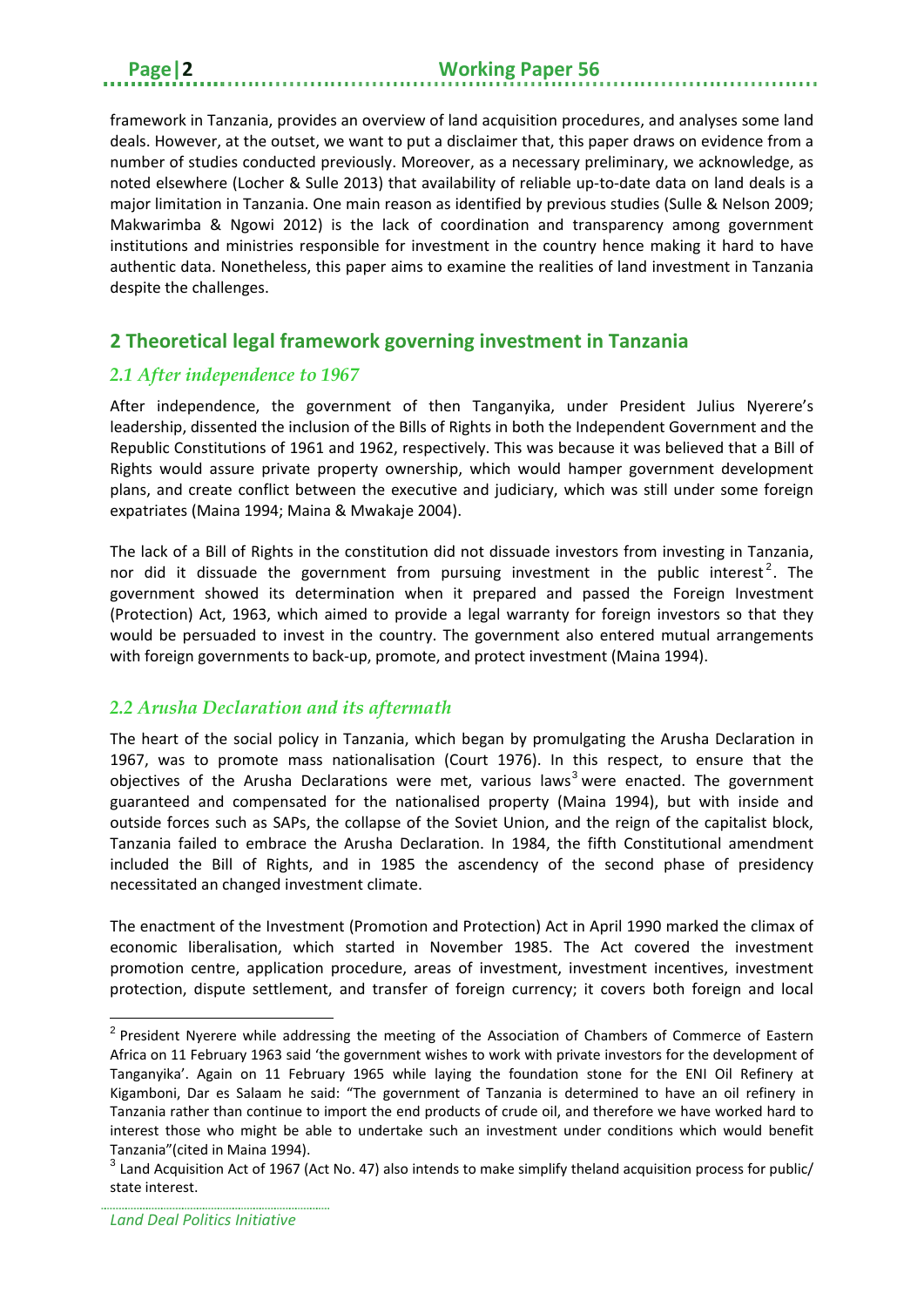investors, but excludes investment in petroleum and minerals from the scope of the Act. The Act is silent on investors' duties and provides procedures to avoid double taxation<sup>[4](#page-8-2)</sup>.

#### <span id="page-8-0"></span>*2.3 Current investment legal regime*

The third phase of presidency, starting in 1995, focused on scaling up the market-led economy through privatization, commensurate with SAP principles, i.e. transforming the state-managed economy into a market economy to promote economic growth<sup>[5](#page-8-3)</sup>. The new investment regime saw the enactment of the Tanzania Investment Act, 1997 $^6$  $^6$ , which must be read together with the Financial Laws (Miscellaneous Amendments) Act,  $1997^7$  $1997^7$  $1997^7$ . The Investment Act, 1997 aimed to correct some aspects of the National Investment (Promotion and Protection) Act, 1990, which restricted potential investors from investing in Tanzania (Maina and Mwakaje 2004).

The Investment Act, 1997 provides more detail than its precursor about the investment process and investment opportunities in Tanzania, but has some shortcomings, including failure to spell out the duties of the investor, double taxation (Maina 1994; Maina&Mwakaje 2004), and two separate statutes to govern investment. The Act also has a weak dispute settlement mechanism, and only addresses foreign investors, not domestic investors (Maina&Mwakaje 2004).

#### <span id="page-8-1"></span>*2.4 Land investment laws*

Land law reforms in the 1990s were internally driven by increased land conflicts and externally driven by the market economy and were funded by International Financial Institutions and donor communities (Tsikata 2003). The Village Land Act, 1999<sup>[8](#page-8-6)</sup> prohibits foreigners from owning land in Tanzania except for investment purposes under the Tanzania Investment Act<sup>[9](#page-8-7)</sup>. Land to be designated for investment purposes must be identified, gazetted, and allocated to the Tanzania Investment Centre (TIC), which then creates derivative rights for investors<sup>[10](#page-8-8)</sup>. However, the Village Land Act, 1999 allows the President to transfer village land to general land for public interest, including investment for national interest:

*S.4 (I) Where the President is minded to transfer any area of village land to general or reserved land for public interest, he may direct the Minister to Transfer of village land to general or reserved land proceed in accordance with the provisions of this section. (2) For the purposes of subsection (1), public interest shall include investments of national interest. [Emphasis added].*

According to the Land Act, 1999, general land includes unoccupied or unused village land<sup>[11](#page-8-9)</sup>. The Land Acquisition Act, 1967 also allows the President to acquire land for 'public interest', which entails fair or a win-win land acquisition in the context of the laws, national development and poverty reduction

4 Maina, op cit.

<span id="page-8-3"></span><span id="page-8-2"></span><sup>&</sup>lt;sup>5</sup> The literature disputes whether measures such as SAPs have led to quick economic growth or a decline in living standards in Africa (for example, Waters 1997), and regarding the effects of International Monetary Fund (IMF) programmes on economic growth and political independence (Pastor Jr. 1989).

<span id="page-8-5"></span><span id="page-8-4"></span> $\frac{6}{7}$  Act No. 26 of 1997.<br>  $\frac{7}{7}$  Amended laws include the Income Tax Act, 1973, Customs Tariff Act,1976, Sales Tax Act, 1976, and Immigration Act, 1995.

<span id="page-8-6"></span> $8$  Act No. 5, of 1999.

<span id="page-8-7"></span> $9$  S 20 (1) of Land Act, 1999 (Act No. 4 of 1999).

<sup>10</sup> S 20 (2) of Land Act, 1999.

<span id="page-8-9"></span><span id="page-8-8"></span><sup>&</sup>lt;sup>11</sup> S. 2 of the Land Act, 1999 says general land means all public land, which is not reserved land or village land and includes unoccupied or unused village land.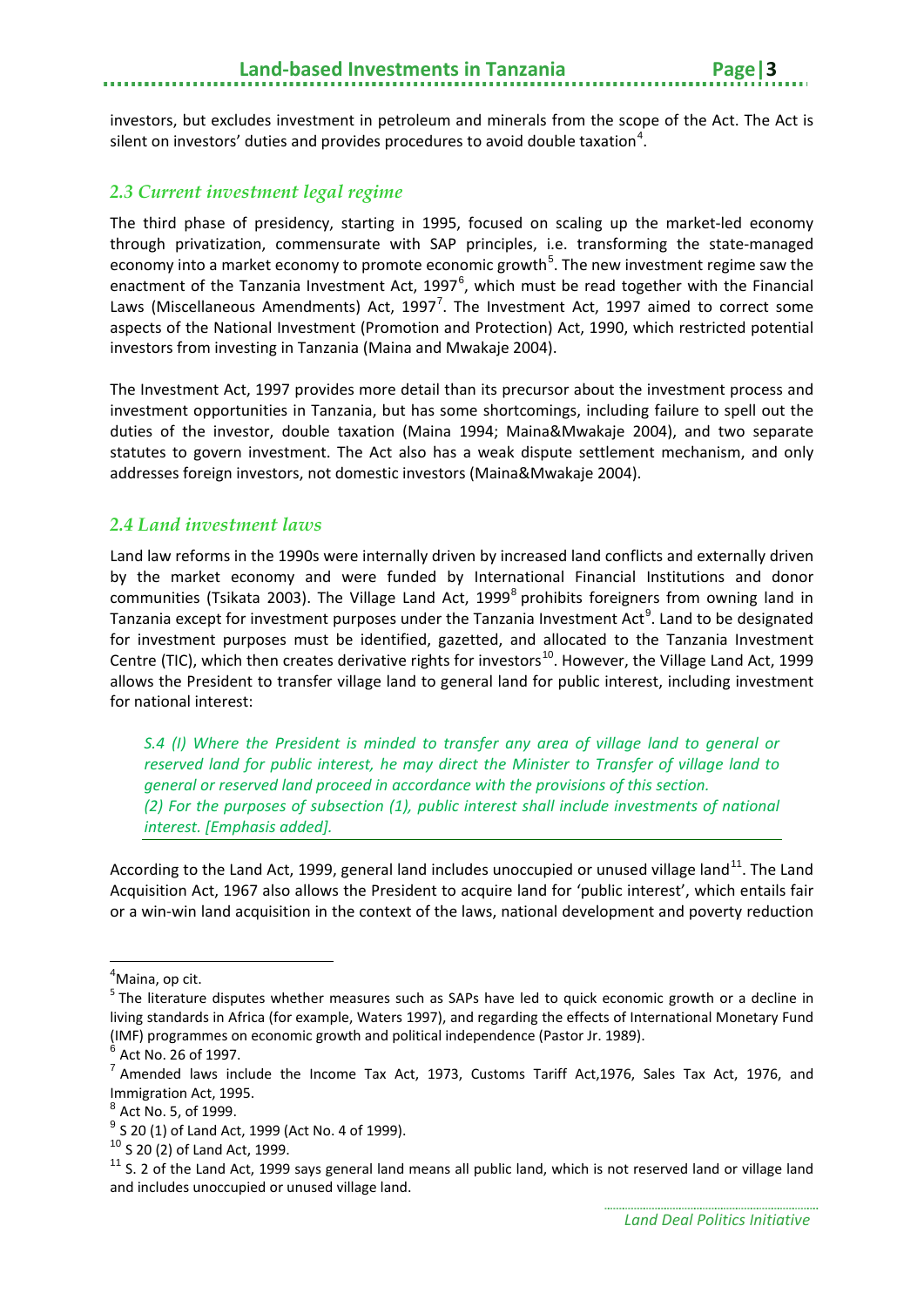initiatives. Unfortunately, *public interest* has never been satisfactorily defined either by the constitution or the by land registration regulations (Larsson 2006).

The Mining Act of 2010, which revoked and replaced the Mining Act of 1998, responds to some issues side-lined by its antecedent, such as allocation of areas for exclusive use of artisan and smallscale miners. The Act, like its predecessor requires the recognition of granted and customary rights of occupancy. In practice, however, owners' land rights are often disregarded due to simply an absence of data on village land, land occupants, and existing rights to mineral resources to inform the granting of concessions. Even if this information is accessible, it is ignored (Makwarimba & Ngowi 2012).

Other legislation relevant to land-based investment include the Export Processing Zones Act, 2002, which makes provisions to establish, develop and manage export processing zones; and Special Economic Zones Act, 2006, which makes provisions to establish, develop, and manage special economic zones to create an attractive environment for local and foreign investment.

#### <span id="page-9-0"></span>**3 Context of investment**

#### <span id="page-9-1"></span>*3.1 Manifestation of external forces for investment in Tanzania*

The Government of Tanzania, like many governments, seems to believe that investment could provide solutions to its economic problems. In this regard, the government created a favourable environment for foreign direct investment (FDIs) and created institutions to promote, coordinate, and facilitate investment into Tanzania, such as the Tanzania Investment Centre (TIC) and Export Processing Zones Authority (EPZA). A core function of TIC, for example, includes 'to identify investment sites, estates, or land together with associated facilities of any sites, estates, or land for the purposes of investors and investments in general'. On the other hand, EPZA is responsible for land acquisition, and putting in place all necessary infrastructure for investors to start business, among others. Such institutions work diligently to ensure investors are attracted to Tanzania. We briefly discuss hereunder investments in agriculture for food production, agro-fuels, agro-forestry, and mining with a view to providing an understanding of the extent of land-based investments in Tanzania in the context of the existing policy and legal framework. However, as discussed further below, unlike other sectors, the government allowed investments in biofuels and Reducing Emission from Deforestation and Forest Degradation (REDD) schemes without creating a policy and legal framework to guide investment in these sectors.

#### **Agriculture for food security**

Investment in agriculture for food production is growing. The Rufiji River Basin, which represents about 20% of all Tanzanian land, and which is under the authority of Rufiji Basin Development Cooperation (RUBADA)<sup>[12](#page-9-2)</sup>, is the area most eyed for investment in the agriculture sector. Tanzanian districts where many agricultural land acquisitions deals have been reported in the last decade include Kisarawe, Bagamoyo, Rufiji, Morogoro Rural, and Kilombero districts.

Both internal and external forces drive the quest for food security in Tanzania. Internally, the government had the Agricultural Sector Development Program (ASDP), which began in 2003 and has an agricultural transformation program from national to district level. Several international development partners joined hands with government in support of agricultural sector development, including the Danish International Development Agency (DANIDA), Japanese International Cooperation Agency (JICA), the European Union (EU), Irish Aid (IA), the International Fund for Agricultural Development (IFAD), and the International Development Association (IDA). This was

 $12$  RUBADA was established by the The Rufiji Basin Development Authority Act, 1975.

<span id="page-9-2"></span>*Land Deal Politics Initiative*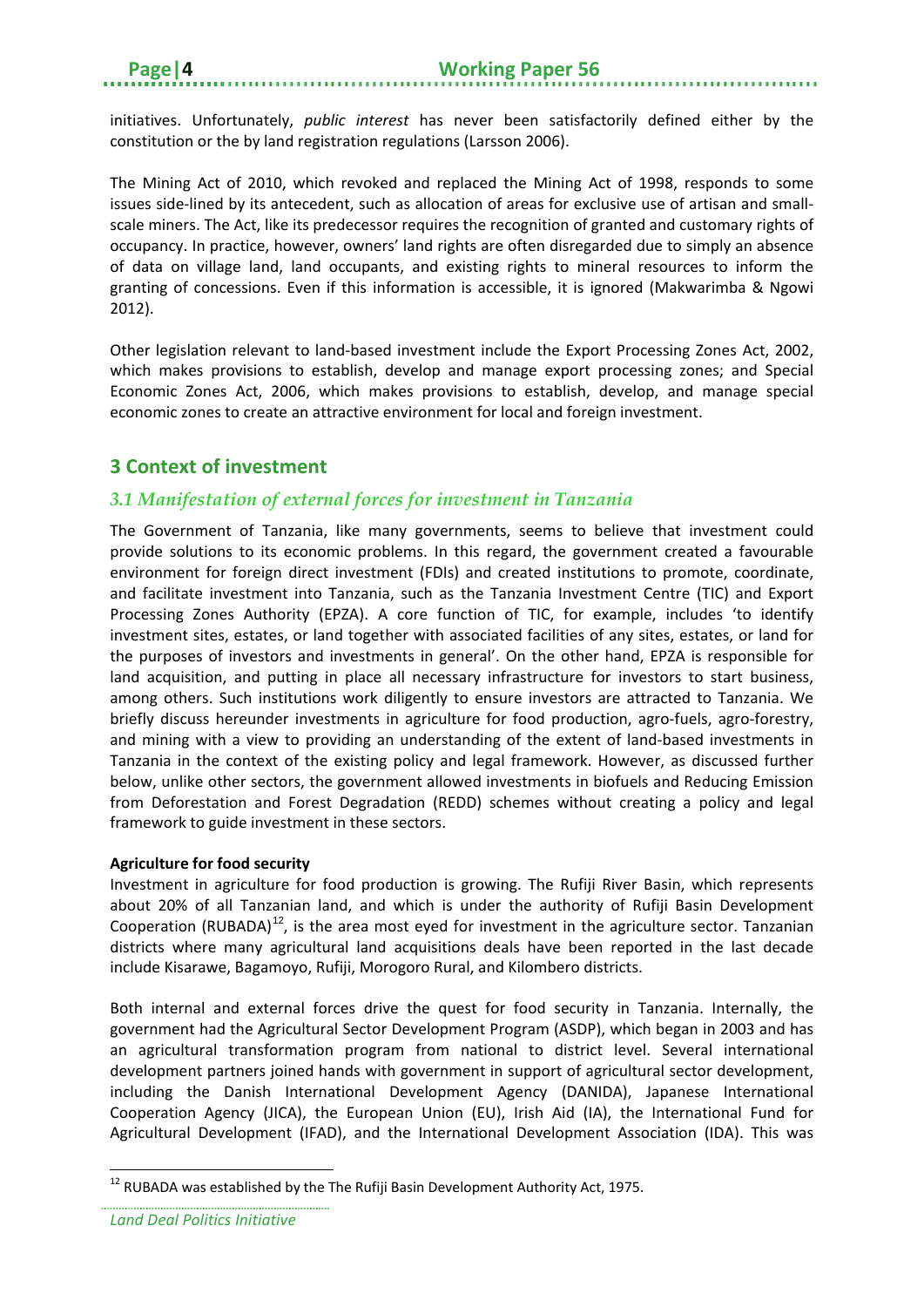# **Land-based Investments in Tanzania**

followed by the Kilimo Kwanza (Agriculture First) initiative in 2009, which intends to develop large, medium, and small-scale farmers. Funds have been allocated through Tanzania Investment Bank and farmers can access agricultural inputs. Despite these initiatives, poverty remains widespread in Tanzania, especially in rural areas. More recently, as part of implementing Kilimo Kwanza, Tanzania is developing the Southern Agricultural Growth Corridor of Tanzania (SAGCOT)<sup>[13](#page-10-0)</sup> — an agricultural partnership investment project, launched at the World Economic Forum Africa meeting in Dar es Salaam in 2010. It aims to increase agricultural productivity, food security, and livelihoods in Tanzania. Other initiatives include the Alliance for Green Revolution in Africa and Comprehensive Africa Agriculture Development Programme (CAADP), which are in the name of emancipating smallscale farmers through research on the best agronomy, seed development, soil fertility, and commercialising the agricultural sector<sup>[14](#page-10-1)</sup>. Unfortunately, the government has laid a blueprint<sup>[15](#page-10-2)</sup> to strategically develop the areas known to be the granary of good production in Tanzania for commercial farming. Foreign investors are increasing in the country in search of good arable land and have been allocated thousands of hectares (Locher and Sulle 2013). This might seriously affect smallscale farmers if an alternative strategy from the farmers is not adopted.

While plans such as the SAGCOT may reflect the government's commitment to transform the agricultural sector and hence, contribute to realising the National Strategy for Growth and Reduction of Poverty and the National Development Vision 2025; analysts are wondering whether the initiative will meet the objectives and be sustainable, because many similar previous large-scale investments in groundnuts in Dodoma and wheat plantations in Hanang or programmes such as ASDP and CAADP, have mostly failed to meet the objective of changing the most Tanzanians' lives. Statistics from the 2007 household budget survey (National Bureau of Statistics 2009) show that poverty remains widespread, especially in rural areas. Between 2000/01 and 2007, the proportion of Tanzanians unable to meet basic needs only marginally decreased: changed from 35.6% in 2000/01 to 33.4% in 2007. The incidence of poverty in rural areas decreased from 38.7% in 2000/01 to 37.4 in 2007 while that in urban areas (excluding Dar es Salaam) decreased from 25.8% in 2000/01 to 24.1% in 2007.

The failure of the agricultural initiatives to achieve a significant impact on rural livelihoods could be attributed to many factors, but a close look at these initiatives shows that they are top-down projects, devoid of small-scale farmers' consultations (Cooksey 2012; Maghimbi et al. 2010).

#### **Agriculture for energy security**

Tanzania, like other countries around the world ventured into biofuels production based on four main assumptions that have driven the global bioenergy development. The first assumption is that bioenergy is a more economical and renewable alternative source of energy than fossil fuels. The second assumption is that bioenergy can reduce carbon emissions; the third is that bioenergy provides countries with the prospect of being energy independent by reducing or even cutting out dependence on imported fossil fuels. The forth assumption is that bioenergy offers new avenues to farmers in developing countries to reduce poverty and improve their livelihoods (Sosovele 2010). After a study conducted by German Technical Cooperation (GTZ) in 2005 (GTZ 2005), doors for biofuel investment in Tanzania were opened. As of 2011, more than 40 companies, mostly with foreign capital, were involved in biofuel development activities in Tanzania (Mshandete 2011). While only a few and small local companies are engaged in biofuel development activities (Mshandete *ibid*), event though Arndt et al. (2010) show that to realise poverty reduction and sustainable development programmes through biofuel investment, engaging and promoting small-scale farmer productivity is indispensable.

<span id="page-10-0"></span><sup>&</sup>lt;sup>13</sup> Area amounting to 300,000km2 is set for implementing the SAGCOT project

<span id="page-10-1"></span><sup>14</sup> Se[e http://www.agra.org/](http://www.agra.org/) [Accessed on 19 October 2013].

<span id="page-10-2"></span><sup>&</sup>lt;sup>15</sup> Southern Agricultural Growth Corridor of Tanzania; Investment Blueprint published in January 2011.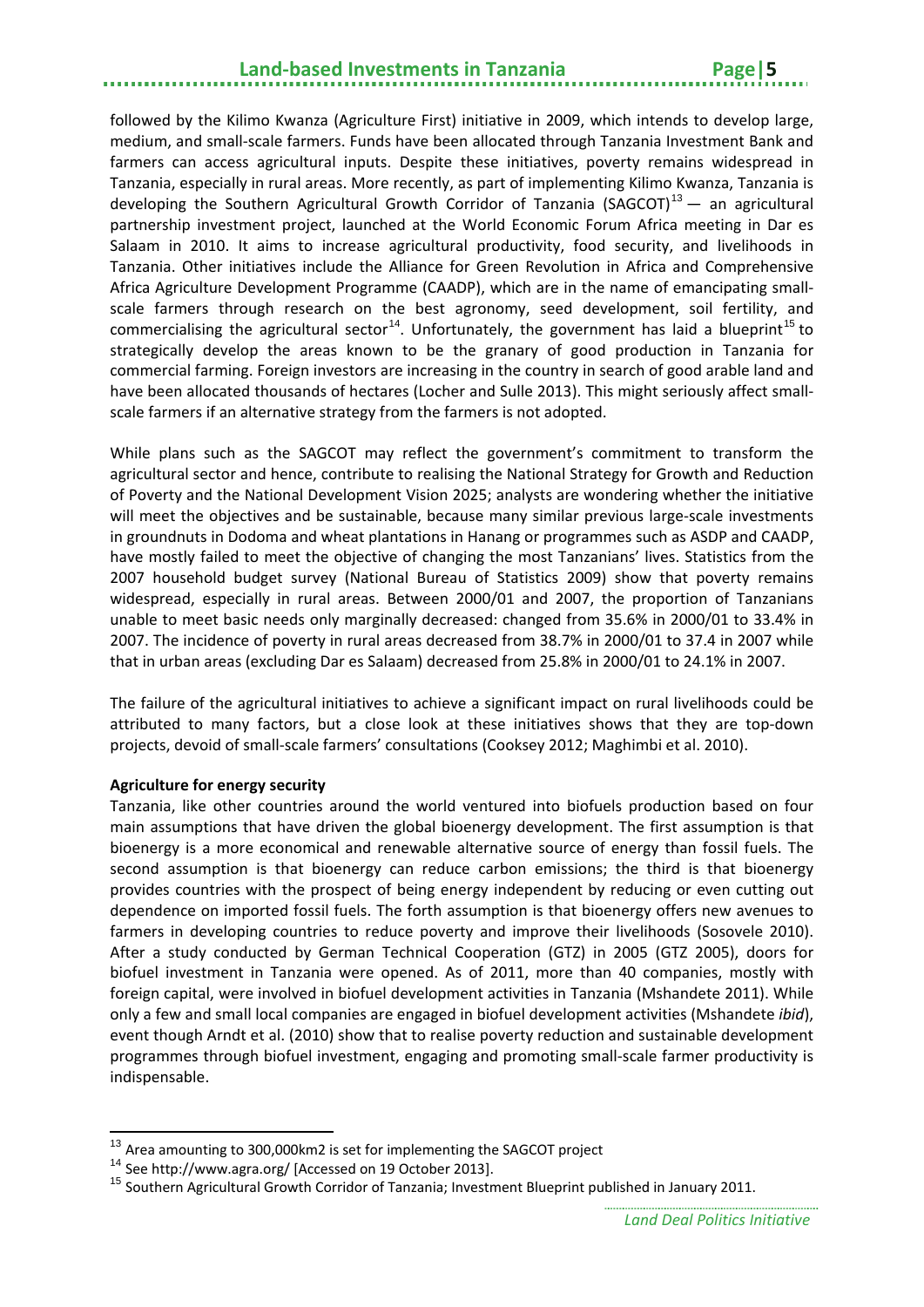While investors have acquired, and others are seeking to acquire, thousands of hectares of land for biofuels (see e.g. Veit et al. 2012), and while awaiting a national policy on biofuels, the government formed the National Bioenergy Task Force (NBTF) to prepare biofuels guidelines as an interim measure (ActionAid 2009). The guidelines, released in 2010, provide general statements with no binding force, enforcement mechanism, and legal teeth. The wave of investors in the biofuels sector scared the government and it suspended new biofuel development until appropriate policies, regulatory frameworks and laws are in place to guide the process (Sulle & Nelson 2009). In September 2012, the government issued the first draft of the National Liquid Biofuel Policy for public comments, but the policy is still in its draft form.

Several studies have explored issues related to biofuel investment in Tanzania. For example, Mshandete (2011) examines players in biofuels and their roles, value chain, social-economic and environmental impacts of the biofuel projects, tenure issues, food security, sustainability, research and development. Evidence shows that the role of state in facilitating land deals is higher than in enforcing the terms on the deals. For instance, state agencies more often aid investors to get land, mobilise villagers to give land to investors, and draft contract terms or Memoranda of Understandings (MoUs) than they make public all the contract terms and enforce the obligations made in such deals (Kweka 2012).

Poverty and illiteracy in local communities have been used to the advantage of the local elites, politicians, and investors in negotiating land deals (HAKIARDHI 2011b; ActionAid 2011). In some land deals (for example, Bagamoyo and Rufiji), in the process of negotiating land deals, meals (rice meat) and bribes (giving tips) were reportedly given to the village leaders (Massay 2012). In Songea, an investor offered an allowance of two thousand shillings to any villager who will attend the village assembly as a consideration to approve his request for land (HAKIARDHI 2012). This is not surprising given the high level of poverty in rural areas.

Studies show that politicians and district officials have been instrumental in land acquisitions for biofuels companies such as Sunbiofuels in Kisarawe, African Green Oil in Rufiji and BioShape in Kilwa, but the same state has given people a cold shoulder when investors fail to deliver the pledged benefits (ActionAid 2011; HAKIARDHI 2011a; Veit et al. 2012). This casts a shadow of doubt as to whether their active participation in the land acquisition process is really for the 'public interest'. Moreover, government agency interference has created fear among villagers and their leaders on one side, but it has also made villagers and leaders trust the government officials and politicians they know best when they are giving land for investment. There is evidence that negotiations for land deals, supervised by government agencies, have been done in a very short period (HAKIARDHI 2012). To date, much less land (641 179 ha), has already been allocated for biofuel investments. Only 100 000 ha has been fully secured by biofuel investors following the land acquisition procedures (Sulle & Nelson 2009; Mshandete 2011).

Because most companies engaged in biofuel activities in Tanzania are foreign companies and because of the lack of a national policy on biofuels, there are increasing concerns both within and outside the country that the industry may not be of much benefit to local people or the nation at large. For example, a Evert Vermeer Foundation (van Teeffelen 2013) reveals that European biofuel companies operating in Tanzania have caused problems for rural communities; it calls for a change in EU biofuel policy to ensure it is commensurate developing country (including Tanzania) development objectives, minimises the likelihood of food insecurity, and ensures people's land rights. This is especially important as many European companies invest in Tanzania because of EU support for Tanzania's biofuel industry (*ibid*).

#### **Forest plantations for carbon market**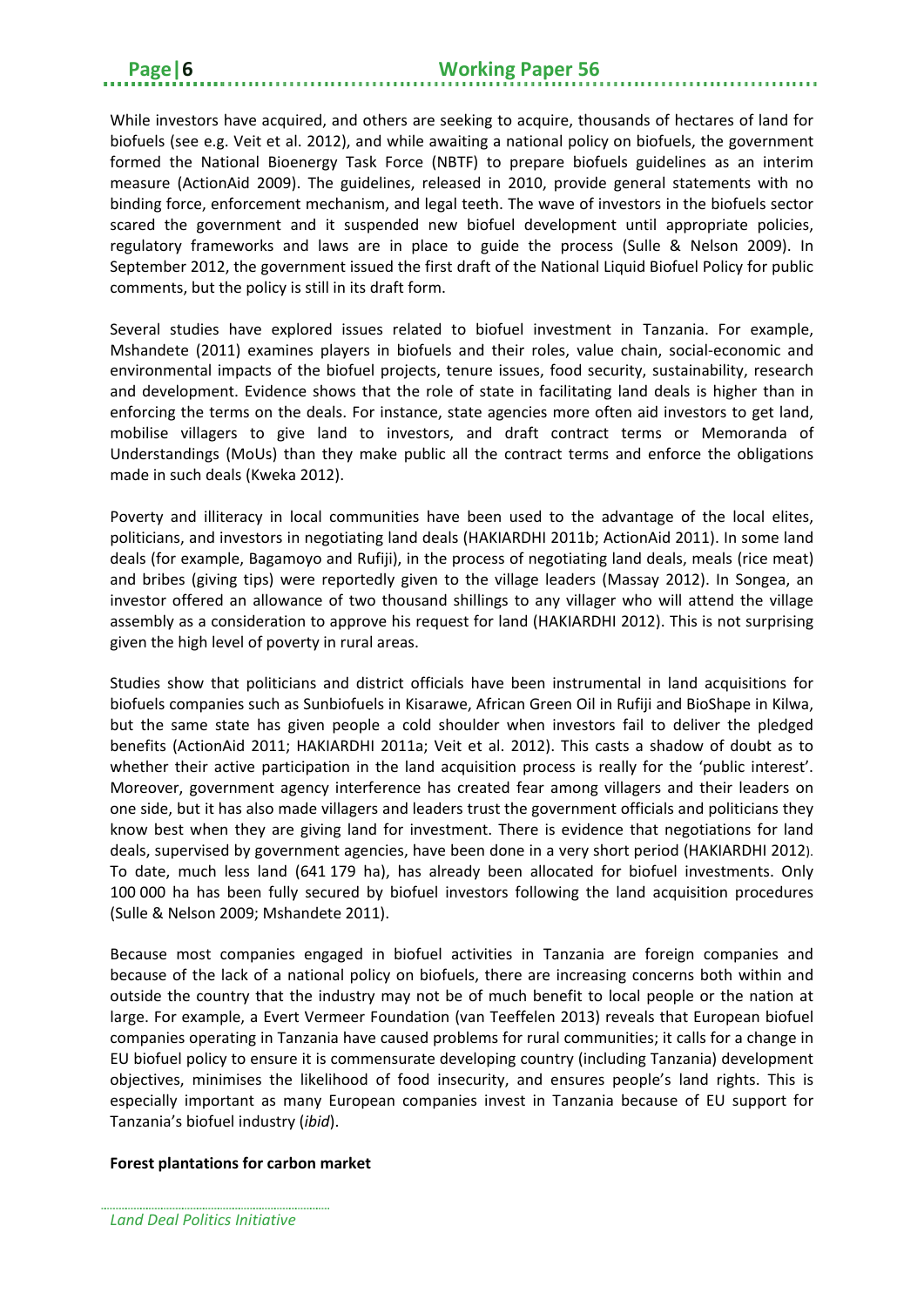# **Land-based Investments in Tanzania Page|7**

Forest plantation investments are new in Tanzania, but agro-forestry investors are looking forward to using the opportunities of Clean Development Mechanism (CDM)<sup>[16](#page-12-0)</sup> as provided in the United Nations Framework for Climate Change Convention (UNFCCC) of 1992. Tanzania is a signatory to the UNFCCC and the Kyoto Protocol<sup>[17](#page-12-1)</sup> — two international legal instruments that provide a framework for industrialised countries to incentivise developing countries to conserve forests to increase carbon stock, which absorbs carbon dioxide and other greenhouse gases (GHG) from the atmosphere.

Tanzania, with over 33.5 million hectares of forestry reserves and a sizable rural land under forest cover, formulated a National Climate Change Strategy in 2012, which delineates strategic interventions to guarantee that the communities and the nation at large benefit from the global initiatives (for example, UNFCCC) to mitigate the effects of climate change (URT 2012). Climate change mitigation and adaptation programs have been encouraged worldwide. More funds are channelled to programs that have climate change adaptation or mitigation objectives and funding proposals sent to donor agencies or development partners are only accepted if they include climate change adaptation and mitigation objectives. The Carbon Market can now be accessed through REDD<sup>[18](#page-12-2)</sup> projects. In Tanzania, foreign companies have acquired land for agro-forestry projects in Mufindi, Kilombero, and Kilolo districts. Projects are now extending to Muheza, Songea, and Njombe districts (see Locher & Sulle 2013 for examples of projects).

Deals around this kind of investment are hindered with lack of *consensus ad idem* principle in contract law — literally a 'meeting of minds'. That is, contracting parties must be on the same level of understanding of the terms of contract before entering/ signing the contract. In Idete village, where a Norwegian based Green Resource Limited (GRL) entered into an agreement with Idete Village of Mufindi district in Iringa region, the village chairperson, who signed the contract, confessed to the team of researchers that he did not understand the terms of the contract because the whole contract was written in English and not translated for him.

#### **Investments in mining sector**

The mining sector is considered likely to contribute to Gross Domestic Product (GDP) if sustainably exploited and effectively managed and it is currently the second fastest growing sector after tourism (Makwarimba & Ngowi 2012). Confirmed deposits in Tanzania include gold, diamonds, tanzanite, ruby, tin, copper, nickel, iron, soda, phosphate, gypsum, kaolite, coal, natural gas, and uranium (LHRC 2012). But, even after the Mining Act of 2010 was enacted, despite the enormous investments taking place, the mining sector has not met expectations in terms of income generation for Tanzania, since government is losing so much tax revenue from the mining sector (Curtis & Lissu 2008; LHRC 2012).

<span id="page-12-0"></span><sup>&</sup>lt;sup>16</sup> 'As far as I know, there is no single CDM project approved yet in Tanzania. As far as I know, GRAS has so far sold carbon certificates on the voluntary market instead. However, I think the company's application for being accepted as CDM project might be pending at the respective Tanzanian government authority', Anonymous interview, 19 February 2013.

<span id="page-12-1"></span><sup>&</sup>lt;sup>17</sup> Kyoto Protocol to the United Nations Framework Convention on Climate Change of 1998.

<span id="page-12-2"></span><sup>&</sup>lt;sup>18</sup> REDD is an effort to create a financial value for the carbon stored in forests, offering incentives for developing countries to reduce emissions from forested lands and invest in low-carbon paths to sustainable development. REDD+ goes beyond deforestation and forest degradation, and includes conservation, sustainable forest management and enhanced forest carbon stocks [http://www.un-redd.org.](http://www.un-redd.org/)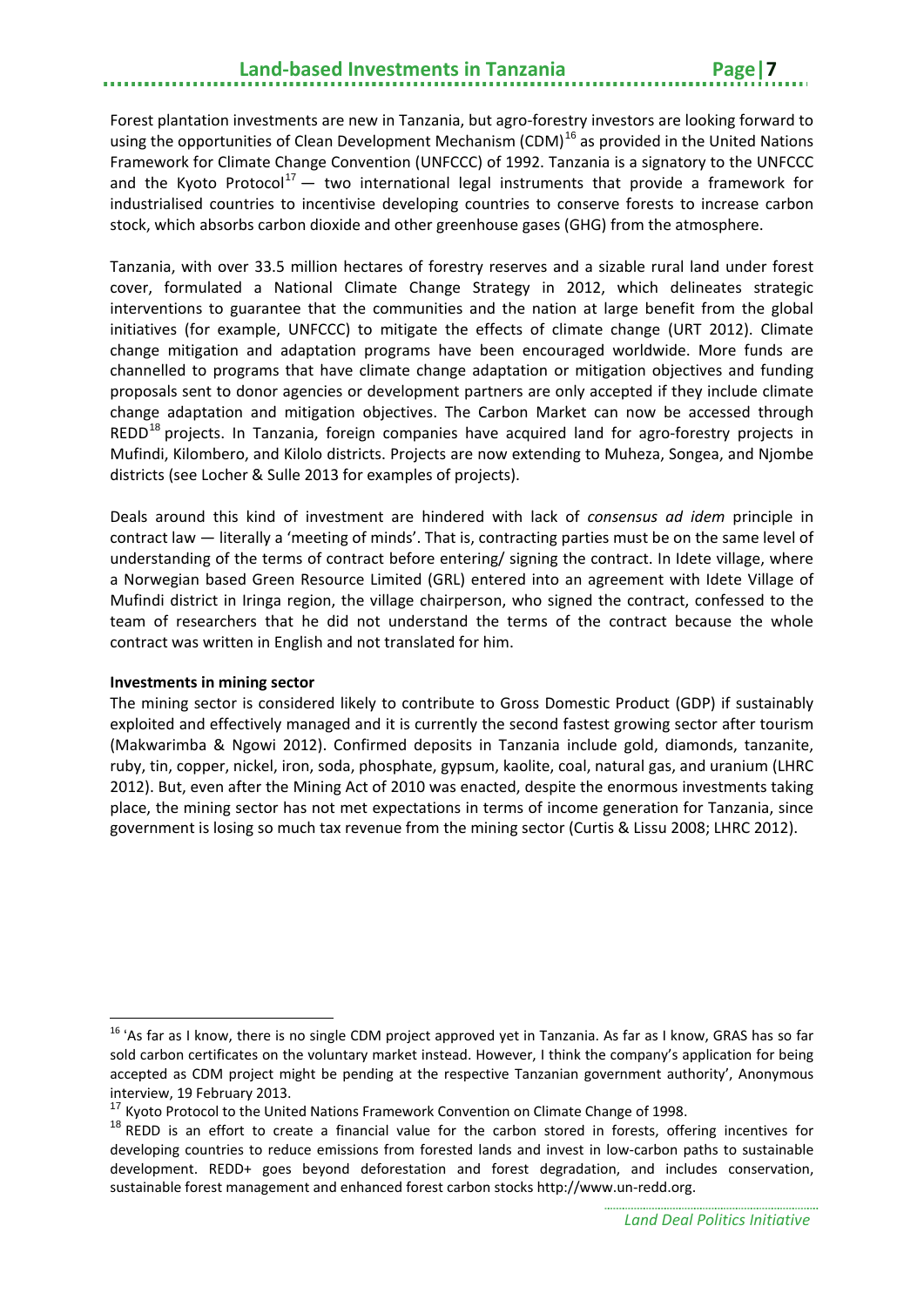### <span id="page-13-0"></span>**4 Land acquisition procedures**

#### <span id="page-13-1"></span>*4.1 Land transfer*

The President of Tanzania has powers to acquire any piece of land for public interest, including for investment for public interest. To make that possible, the President has to transfer village land<sup>[19](#page-13-4)</sup> (which is appropriate for investment) to general land. This has to go through several stages as per the Village Land Act of 1999. Villagers through village and district councils and any representations on the matter may endorse or reject to endorse the proposed transfer. However, the village assembly can only refuse a transfer of less than 250ha not that exceeding 250ha. Although there is a provision for villagers or a group of villagers who are allocated with the right to use the land (referred to as "the affected") to register their unwillingness to support a transfer, they cannot in effect refuse the proposal, because the decision to approve or disapprove a proposed transfer is at the discretion of the Village Assembly or the Minister responsible for land depending on the area involved (although it is not clear if the President can override a Village Assembly's decision to refuse on areas less than 250ha). Ultimately, the President can resort to lawful expropriation (S 4 (10)), subject to payment of compensation. In effect, a transfer of land can be a form of land acquisition giving rise to involuntary resettlement (Makwarimba & Ngowi 2012).

#### <span id="page-13-2"></span>*4.2 Access to Land through TIC*

In Tanzania, land can be acquired through granted or customary right of occupancy through the TIC, which holds granted right of occupancy, but gives investors derivative rights of occupancy. According to the Land Act, 1999 (Section 2), derivative right is a right to occupy and use land created out of a right of occupancy and includes a lease, a sublease, a license, a usufructuary right and any interest analogous to those interests. In regard to this, section [20](#page-13-5) of the Land Act, 1999 $^{20}$  provides detailed account on land ownership issues vis-à-vis foreigners. However, of particular interest to the ongoing discussion is that the Act does not attach any value to all lands acquired by foreigners prior to the enactment of the Act except in situations where unexhausted improvements have been made. It states:

For the purposes of compensation made pursuant to this Act or any other written law, all *lands acquired by non-citizens prior to the enactment of this Act, shall be deemed to have no value, except for unexhausted improvements for which compensation may be paid under this Act or any other law.*

#### <span id="page-13-3"></span>*4.3 Alternative process commonly used to access village land for investment*

Olenasha  $(2011)^{21}$  $(2011)^{21}$  $(2011)^{21}$  identifies an alternative procedure that investors use to access land, which emerged simply to meet a need, but is not guided by any law or official procedure. It is not clear whether the full land transfer procedures as laid down in the Village Land Act, 1999 are followed at the point when this process kicks in. Through this procedure, a potential investor identifies a place (e.g., village) where a suitable land for their intended investment is likely to be found. This is usually done with the help of local brokers, or it could be officials from TIC or a local member of parliament. On the other hand, an investor might approach and seek approval from village council first before other processes ensue (Sulle & Nelson 2009:41). An investor may also acquire land through some established institutions (authorities) that have administrative authority over land and they can invite and enter into contract with an investor, one of such authorities is RUBADA. EPZA also seeks land for

<span id="page-13-4"></span><sup>&</sup>lt;sup>19</sup> The Village Land Act of 1999 vests administrative powers of village land under the village council. Village land

is one of the three categories of land in Tanzania; others are general and reserved land.<br><sup>20</sup> This section is read together will amendment made under sections 2 and 4 of Act 12 of 2004.

 $21$  As cited in: Makwarimba and Ngowi (2012).

<span id="page-13-6"></span><span id="page-13-5"></span>*Land Deal Politics Initiative*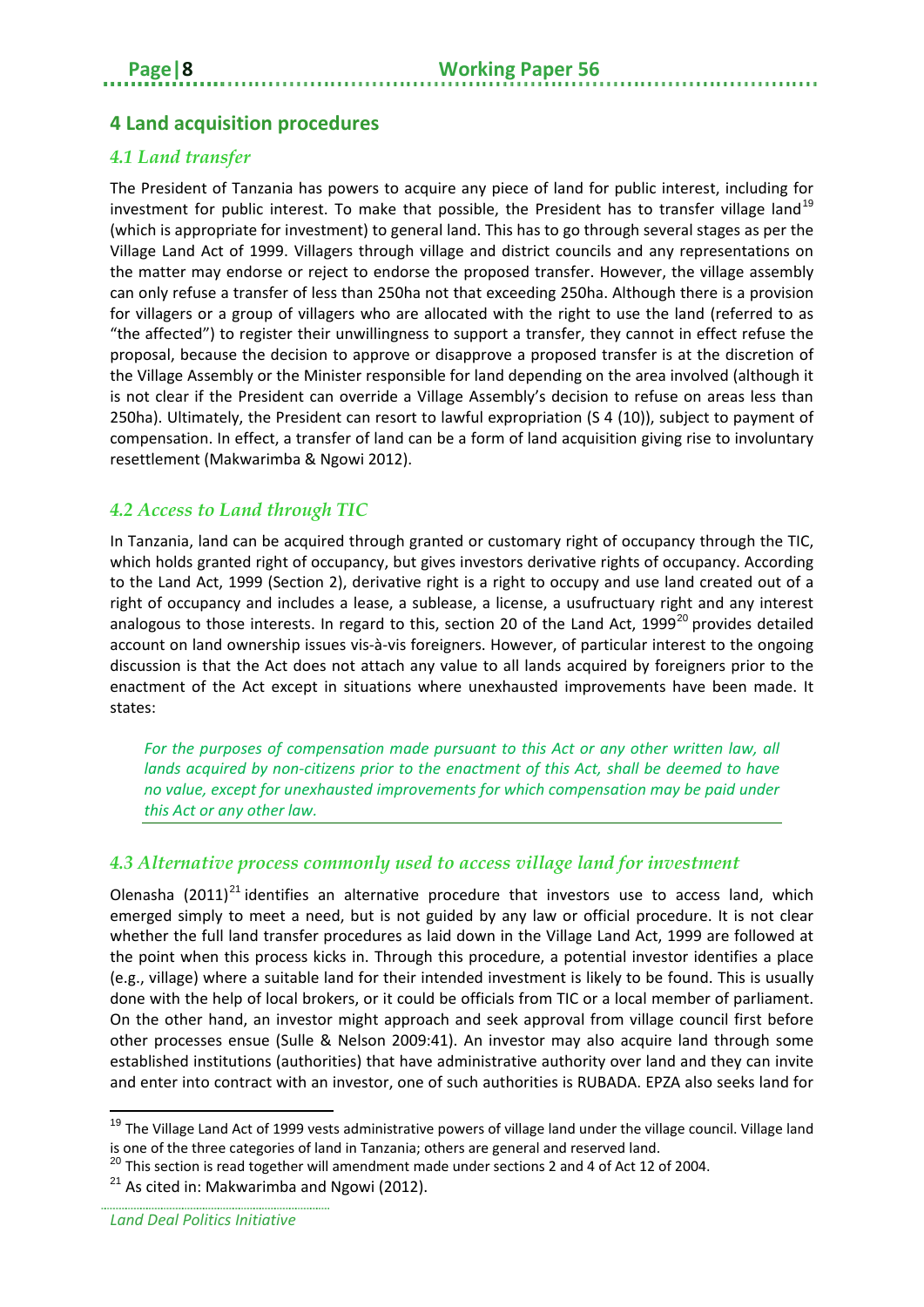investments through district and regional governments. So far, as per EPZA websites, over 23 000 hectares<sup>[22](#page-14-1)</sup> of land have been earmarked in Tanzania for investment.

#### <span id="page-14-0"></span>**5 Selected land deals in Tanzania**

This section provides and analyses the contents and the involvement of government and local community in selected cases of land deals in Tanzania. The aim is to gain an understanding of the realities of land deals in Tanzania and their implications on the livelihood of people.

#### **Case Study I: Lutukira Mixed Farm Limited**

Lutukira Mixed Farm Limited has entered into a joint venture with a Seychelles company known as Montara Continental to form a management company known as Montara Land Company Limited, which is now running 50,000 acres farm located in Songea district in Tanzania.

The land acquisition process for this establishment is contentious. It started way back in 1991 when R.S.R Tanzania Limited requested a land of 400 acres and later in 1992 requested for 50,000 acres. The request for 50,000 acres got the approval of all stakeholders from the village, district, regional and national (ministry) levels between 1992 and 2000. In 1992, the investor abandoned the land until 2010 when he came under the name of Lutukira Mixed Farm to make an inquiry about the status of his farm. The investor was informed by the district officials to re-request the land from Lutukira Village. This time the Village Council approved only 25,000 acres but the Village Assembly, which was also attended by district officials and politicians approved 50,000 acres. Two thousand (2000) Tanzania Shillings (TZS) were given to every person who attended the Assembly. The Assembly was attended by 367 out of whom 364 approved the request.

The area, which Lutukira Mixed Farm Ltd was allocated in 1992, had later been given to about 100 farmers from the neighbour village of Nakagange and Mang'ati pastoralists. When Lutukira Mixed Farm Ltd came back in 2010, the company was asked to compensate and resettle the farmers and pastoralists to Mbundi and Nandete area. Both areas are in Lutukira village. However, there were complaints from the farmers that the area allocated to them was too far from their village thus they cannot engage in daily farming activities. Two versions of MoUs between Lutukira Village Council and the company have been drafted, they contradict in content since one recognises Lutukira Mixed Farm while the other recognises Montara Company Ltd and both do not allow the matter to be taken to the court should there be a dispute between the parties (HAKIARDHI 2012).

<span id="page-14-1"></span><sup>&</sup>lt;sup>22</sup> Earmarked areas are Lindi (Lindi Township) 250 ha, Coastal Region (Bagamoyo) 8000 ha, Manyara (Mererani) 530.87 ha, Tanga (Neema) 2000 ha, Arusha (Malula-KIA) 400 acres, Kilimanjaro (Sanya Station-KIA) 1000 acres, Mwanza (Usagara) 2000ha, Mara (Tairo/Bunda) 2316 ha, Kagera (Kitengule/Karagwe) 2500 ha, Kigoma (Ujiji) 300 ha, Mbeya (Sistile) 500 ha, Morogoro (Kiyegeya) 2000 ha, and Ruvuma (Luwawasi-Mkuzo) 2207 ha. [http://www.epza.co.tz](http://www.epza.co.tz/) [Accessed 14 August 2012].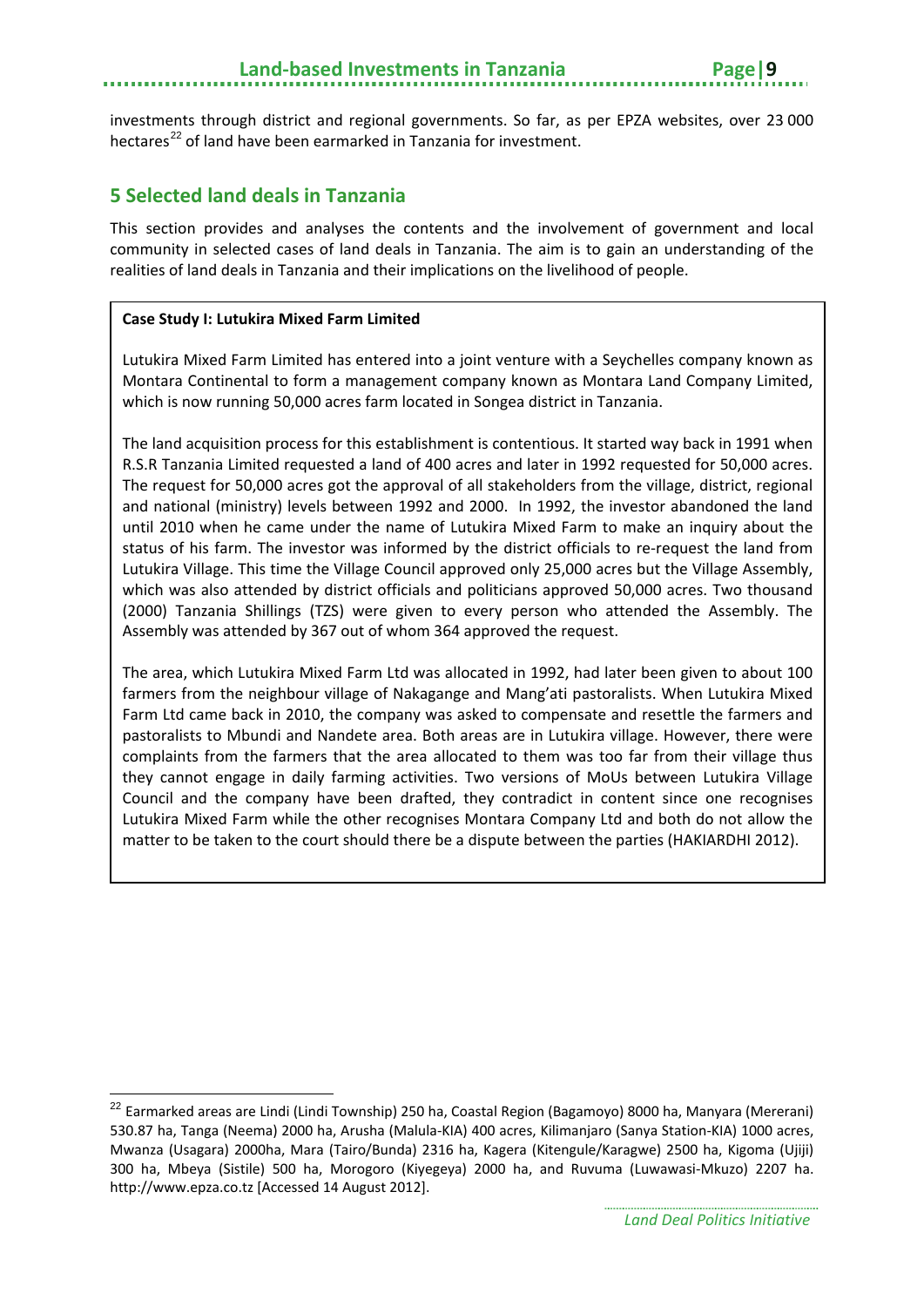#### **Case Study II: AgriSol Energy**

The deal centers on developing a large agricultural enterprise on what AgriSol Energy describes in its business plans and prospectus as three "abandoned refugee camps": Lugufu in Kigoma region (25,000 ha) and Katumba (80,317 ha) and Mishamo (219,800 ha), both in Rukwa region. However, far from being abandoned, the Katumba and Mishamo settlements are flourishing communities that are home to more than 160,000 people and the land that AgriSol seeks in Katumba is part of a protected forest reserve (OI 2012).

In 2009, the association of Pastoralist of Rukwa region requested the Prime Minister to give them Mishamo and Katumba refugee camps after the resettlement process. The Prime Minister's office took their request for consideration, but they never received any formal response concerning the matter. They were surprised to see that the land in question is now in the process of being acquired by AgriSol (HAKIARDHI 2011c).

In 2009, the GoT granted citizenship to the refugees in Katumba and Mishamo camps. The head of Mishamo and Katumba refugee camps, intoned that the government is in the process of relocating refugees to 16 regions of Tanzania any time when some logistics with respects to payments are settled. It was revealed further that each refugee would be paid the sum of TZS300,000 as a transport cost to the new area of settlement. This amount is however, highly contested by refugees on the ground that it is very little. This is because some of them have already made permanent developments to their land by constructing permanent houses, so they are demanding sufficient compensation ranging from 13 to 19 million TZS. Moreover, an assessment study carried out among the receiving communities reveals that almost all regions selected for resettlement are not ready to receive refugees for fear that they can bring problems to their societies. Indeed, relocating a person who stayed in a place for over 30 years is not a simple task, their cultural, social, human, land, and food rights are likely to be violated. The government and other stakeholders need to devise a strategy that may include the ideas of the victims and thus, engage them in the implementation process (HAKIARDHI 2011c). One resident of Katumba said the following in regard to the matter: *"It's like someone climbing a tree and finding a poisonous snake—and below him there's a crocodile in the water. So if he stays on the tree, the snake will bite him. If he goes into the water, the crocodile will get him. That's the situation we're in"* quoted in (OI 2012).

*Land Deal Politics Initiative*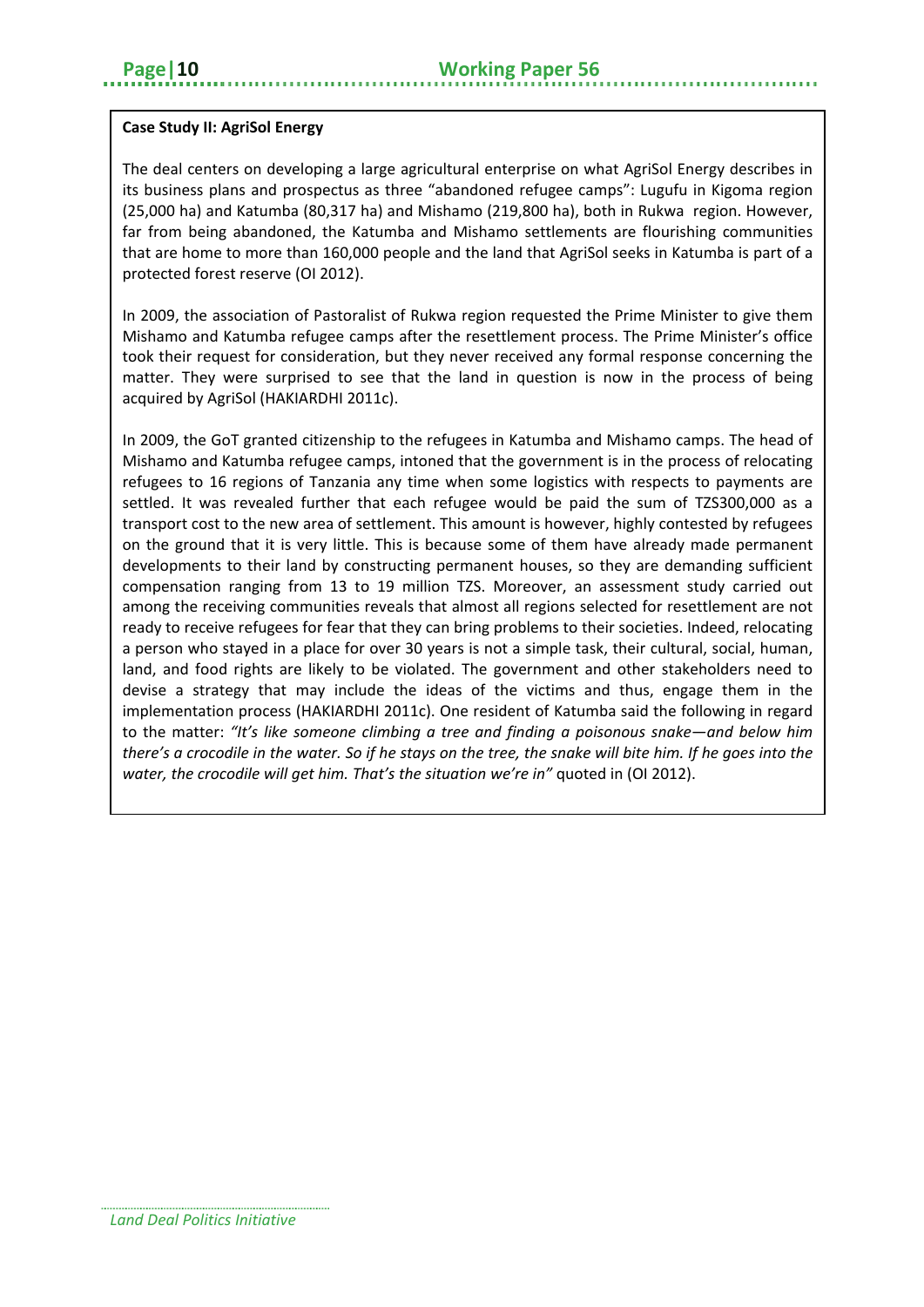#### **Case Study III: Green Resource Limited**

The Norwegian company GRL has already planted 2600 ha of its 14,000 ha of land, which it acquired from the Idete community in Iringa. It is hoped that 7000 ha of this land will be planted with eucalyptus and pine trees. The community is also encouraged to do its bit planting trees, which the company promises to buy. One of the motivations<sup>1</sup> for this investment is to earn income from the emerging carbon market made possible by climate change (Chachage 2010).

In November 2008, GRL entered into a contract with Idete village. The contract contains the following provisions, among others:

- Idete village as a participant in the project will benefit from capacity building in establishing farm forests and toward that end will receive technical support and seedlings for planting on individually owned plots.
- The village will receive 10% of the gross revenues generated from the sale of carbon credits from the project less withholding tax and any other fees and levies that may be imposed by the government. The project will also create employment opportunities for the village.
- The village government shall provide to the management of GRL a list of prioritised development projects to be undertaken using revenues from sale of carbon credits. GRL shall distribute funds directly to project suppliers and contractors within the approved budgets and audited accounts at the completion of each project.

From the aforementioned provisions, one can argue that, Idete village will benefit with the agronomy of the forests, which will be of greater advantage to the investor than to their livelihoods. Moreover, Idete village might have no means of verifying the total revenue generated from sale of carbon credit to which 10% is their entitlement. Furthermore, the investor holds the final say over the list of development priority projects submitted to him; and worse, the project suppliers and contractors might be the subsidiary company of the GRL, which may not necessarily employ locals during construction and may not use locally made construction materials. It is doubtful if this kind of investment will realise a win–win situation.

### <span id="page-16-0"></span>**6 Analysis of land investment practices in Tanzania**

#### <span id="page-16-1"></span>*6.1 Land Acquisition*

As noted earlier, foreign investors are attracted to Tanzania and many other countries in Africa because they assume there is abundant land. In the case of Tanzania, this assumption however, is not supported by any nationwide survey. According to ActionAid (2009), the GoT considers 29.4 million ha to be suitable for irrigation development or 31.8% of Tanzania's total land mass, of which 2.3 million ha are of high irrigation development potential, 4.8 million ha are of medium potential and 22.3 million ha are of low irrigation development potential. Tanzania is estimated to have more than 30 million ha of land suitable for cultivating energy crops, with corresponding areas of 570,000 ha, 24 million ha and 14 million ha suitable for sugarcane, cereals and root crops, respectively (FAO 2007 cited in OI 2011).

The aforementioned statistics are not supported by land use maps/plans, which clearly show what amount of land has been identified and where it is located. Tanzania currently has about 12,000 villages and statistics show that only 1,000 villages have been surveyed and planned (URT, 2011). As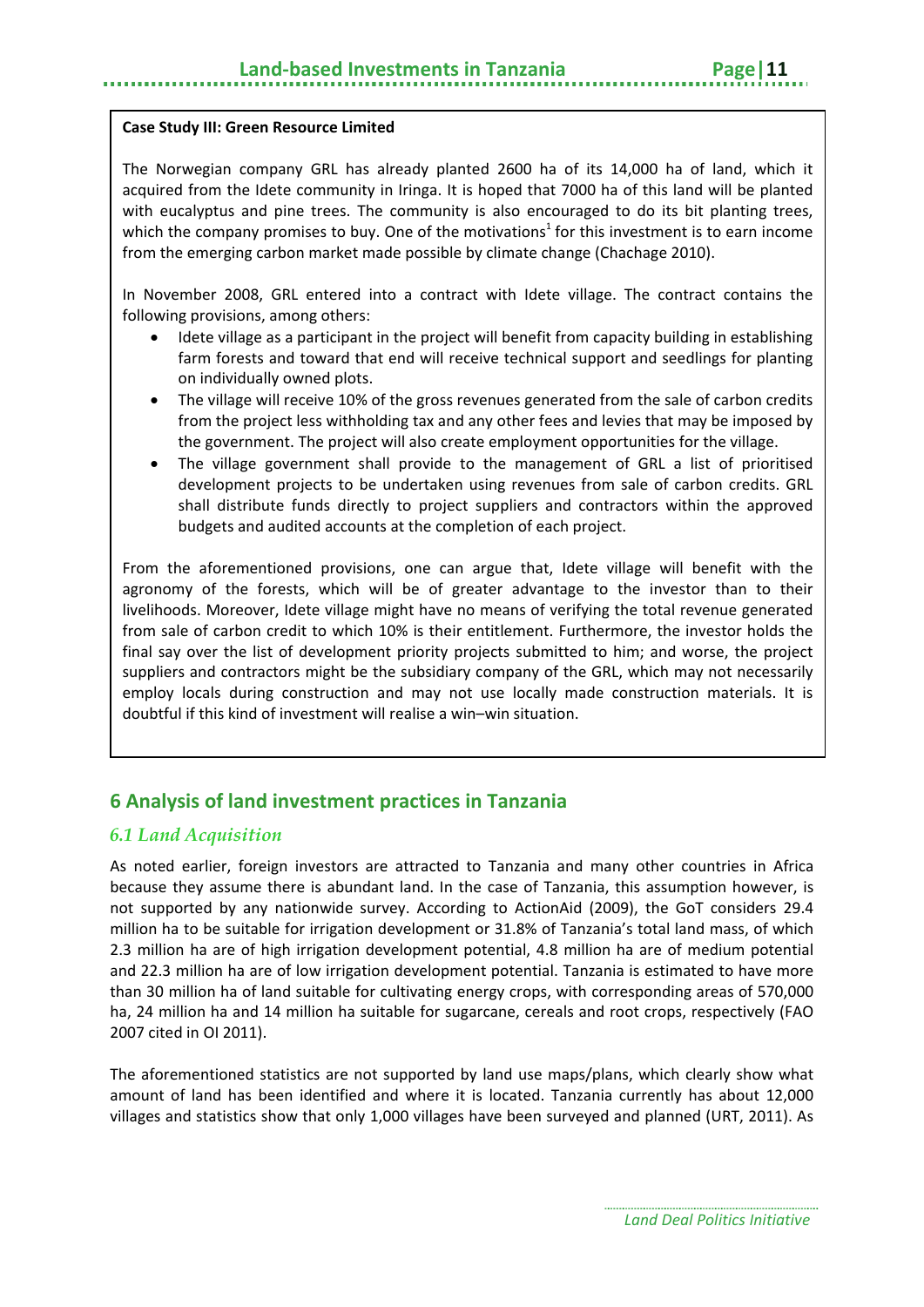a result, some investors<sup>[23](#page-17-2)</sup> have spent more time in land acquisition process because of absence of a land bank.

#### <span id="page-17-0"></span>*6.2 Community Participation*

Local and international legal instruments require local community participation in any investment projects that involves their land. The noble idea behind this requirement is to have their free, prior and informed consent to such projects, which will help to avoid any future conflicts between investors and local communities. It also intends to pave way for negotiation and integration of local communities in such projects. Studies have shown that, most of the land deals have been transacted without full participation of local community. Where local communities are involved, it is because their political leaders have asked them to participate and some investors have furnished some considerations<sup>[24](#page-17-3)</sup>. Sometimes local communities have been deprived of the right to understand (lack of transparency) terms of land deals and the legal implications<sup>[25](#page-17-4)</sup>, and some local leaders have entered into agreement with foreign investors without understanding the language of the contract<sup>[26](#page-17-5)</sup>.

#### <span id="page-17-1"></span>*6.3 Compensation*

Full, prompt, and fair compensation of the landholder is the right, which is not only provided by land laws<sup>[27](#page-17-6)</sup>, but also guaranteed by the constitution<sup>[28](#page-17-7)</sup>. Section 4 (8) of the Village Land Act states:

*No village land is to be transferred until the type, amount, method and timing of payment of compensation has been agreed upon between:* 

*(a) The Village Council and the Commissioner, and* 

*(b) Affected persons/groups and the Commissioner where the affected persons/groups have been allocated customary rights of occupancy whether or not they are registered* 

While the Act guarantees compensation to the affected parties, there are many practical problems, which surround the compensation procedures in Tanzania. Compensation practices in Tanzania are not inclusive, lack participation of local communities, monitoring and record keeping (Mtoni 2010). Moreover, the compensation process involves middlemen (including elites) who are not part of the deal, but take part in the process because of private financial gains and not protecting the interests of the landholders or local communities (affected parties). Compensation processes in Tanzania have also been observed to be associated with high transaction costs, a situation, which limits maximisation of wellbeing of the affected parties.

Bioshape made a compensation of about \$647,000 but only 40% reached the targeted people, while Kilwa District Council took the remaining 60% (Veit et al. 2012; HAKIARDI 2011a). Sunbiofuels had recently (December 2013) paid 577,708,870 TZS as compensation for bare land, eight years after the valuation report for payment was made public and the land was acquired. Geita Gold Mine has not compensated over 20 people, delayed payment for over 30 villagers and over 50 households living near the mine suffered a lot from mining operation because their houses have cracks, and their water sources have been polluted, yet they are not resettled and compensated. Experience shows

<span id="page-17-2"></span><sup>&</sup>lt;sup>23</sup> It took 3 years for Sunbiofuels to acquire land in Kisarawe district.

<span id="page-17-3"></span><sup>&</sup>lt;sup>24</sup> Lutukira case discussed above is one example.

<span id="page-17-4"></span> $25$  Most villages are not made aware that when the land is taken by investor it has to be transferred to general

<span id="page-17-5"></span>land, which comes under the control of the commissioner of lands and not village council.<br><sup>26</sup> The contract between Green Resources Company Limited and Idete Village was drafted in English and was signed by village chairperson who did not understand English.

<span id="page-17-6"></span><sup>&</sup>lt;sup>27</sup> Land Act and Village Land Act of 1999, Investment Act of 1997, Road Act of 2007, Mining Act of 2010, Town Planning Act of 2007, etc.

<span id="page-17-7"></span><sup>&</sup>lt;sup>28</sup> Article 24 of the Constitution of the United Republic of Tanzania of 1977 as amended from time to time.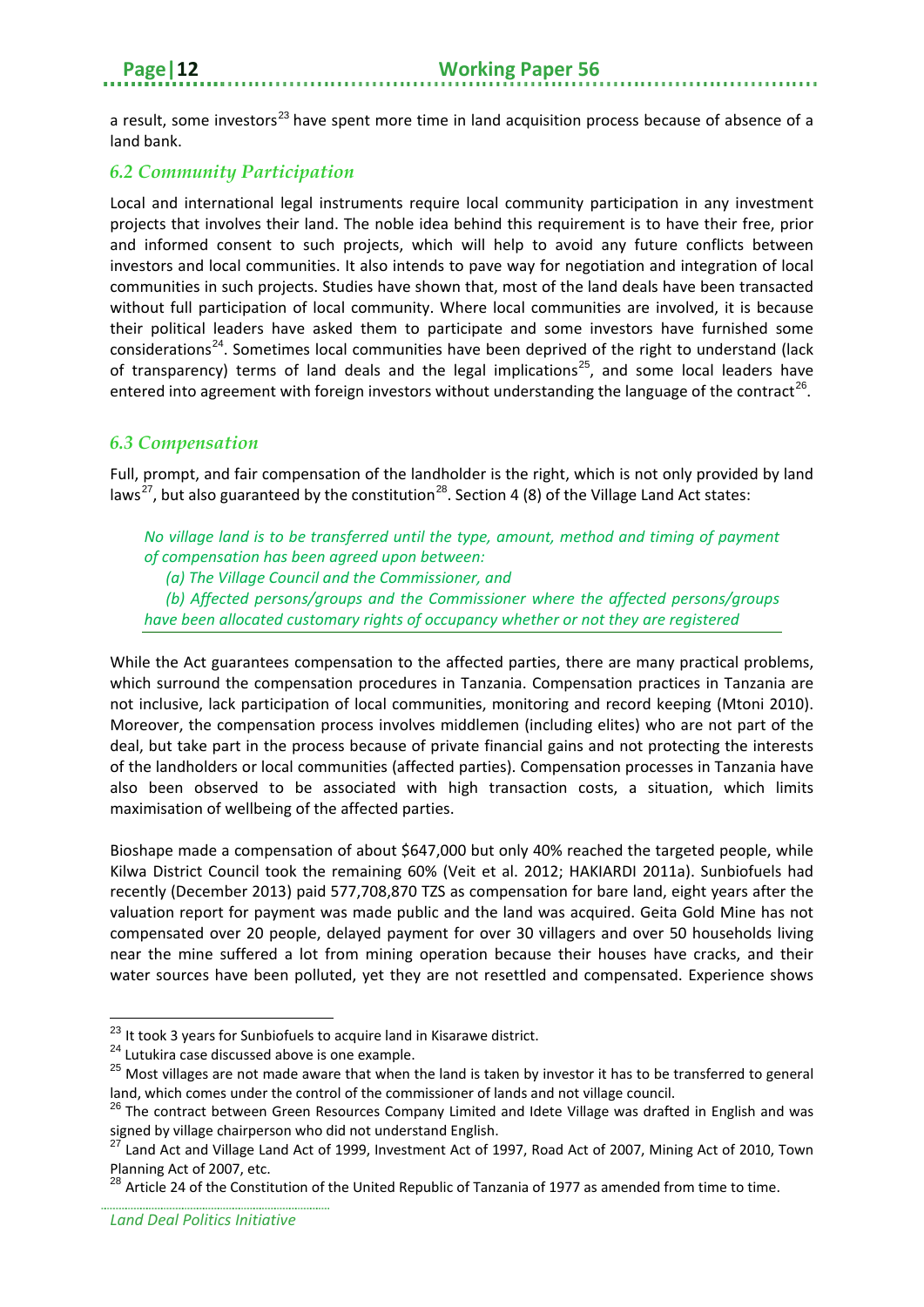# **Land-based Investments in Tanzania**

that compensation, which needs to be presided by participatory processes of land valuation, has never put the victims in the better position, but instead worsens their situation because land valuers are trained to use minimal standards (Bergius 2012). Sometimes the victims have been vacated forcefully and their properties destroyed in the name of paving the way for investment. For example, AgriSol tried to give half of the compensation to the victims a land deal and only promised to pay the remaining sum after the victims have vacated the area<sup>[29](#page-18-3)</sup>, which is against the requirements provided by law.

#### <span id="page-18-0"></span>**7 Impacts of Land Investment**

#### <span id="page-18-1"></span>*7.1 Economic Impact*

In 2011, EPZA registered 16 new investors who put up industries in the country, created about 8,000 new employment opportunities and increased export to \$1[30](#page-18-4) million<sup>30</sup>. Statistics show that in 2010, 8 new investors were registered under EPZA with about \$39 million capital investments, which created 3,000 employment opportunities for Tanzanians<sup>[31](#page-18-5)</sup>. Though this sounds good, considering the costs which EPZA incurred in developing necessary infrastructure for these investments to take off and the 10 years tax grace period for investors, one would conclude that economic benefit takes a long time to be realised.

Studies show that Tanzania provides an assortment of tax incentives and exceptions, especially for mining companies and firms operating in the Export Processing Zones (EPZs). Many of these exemptions represent an unnecessary loss of revenue. Exemptions given in corporations have deprived Tanzania an average of TZS 458.6 billion (\$288 million) a year in three years 2008/09– 2010/2011 (Curtis et al 2012).

#### <span id="page-18-2"></span>*7.2 Impact to livelihood and food security*

Over the past few decades pressure on pastoral grazing lands and water resources have increased due to increased interests in investment, which demand more land for cultivation, and conservation areas. This culminated into the eviction of pastoralists residing in Usangu/Ihefu in 2006 and in Loliondo in 2009. These evictions are characterised as violent, having disregarded the human and land rights of the pastoralists. Such relocations of pastoralists from their original areas have caused serious livelihood issues as they failed to cope with the dry season and their movements have fuelled constant confrontation with other land users such as farmers.

Agro-fuel and agro-forestry is posing a challenge to food security to the communities around such investments because of acquisitions of areas that are good for growing food crops. Areas such as Kisarawe, Mpanda, Bagamoyo, Kilwa, Kilolo, Mufindi and Morogoro have fertile soil and good climatic condition for food crop production, but these areas have many reported deals in biofuels and agro-forestry such that it may jeopardise food security. There is also evidence that in such areas the labour force which was used for food crops production, is now used for biofuel and agro-forestry productions. This has resulted in hunger in such areas, for example, in Kilwa the Bioshape-hunger (*njaa ya Bioshape*) (HAKIARDHI 2011a). Project impacts correlate with compensation and worsening households natural, physical, human, financial, and social capitals (Mtoni 2010). Furthermore, land loss for investment purposes has resulted in deteriorating livelihoods for rural communities due to declining agricultural productivity.

<sup>&</sup>lt;sup>29</sup> The case of resettlement of Katumba and Mishamo refugees to pave way for AgriSol investment

<span id="page-18-4"></span><span id="page-18-3"></span><sup>&</sup>lt;sup>30</sup> The Guardian News Paper- 10 January 2012, pg. 3

<span id="page-18-5"></span> $31$  The Citizen News Paper- 25 January 2010, pg. 10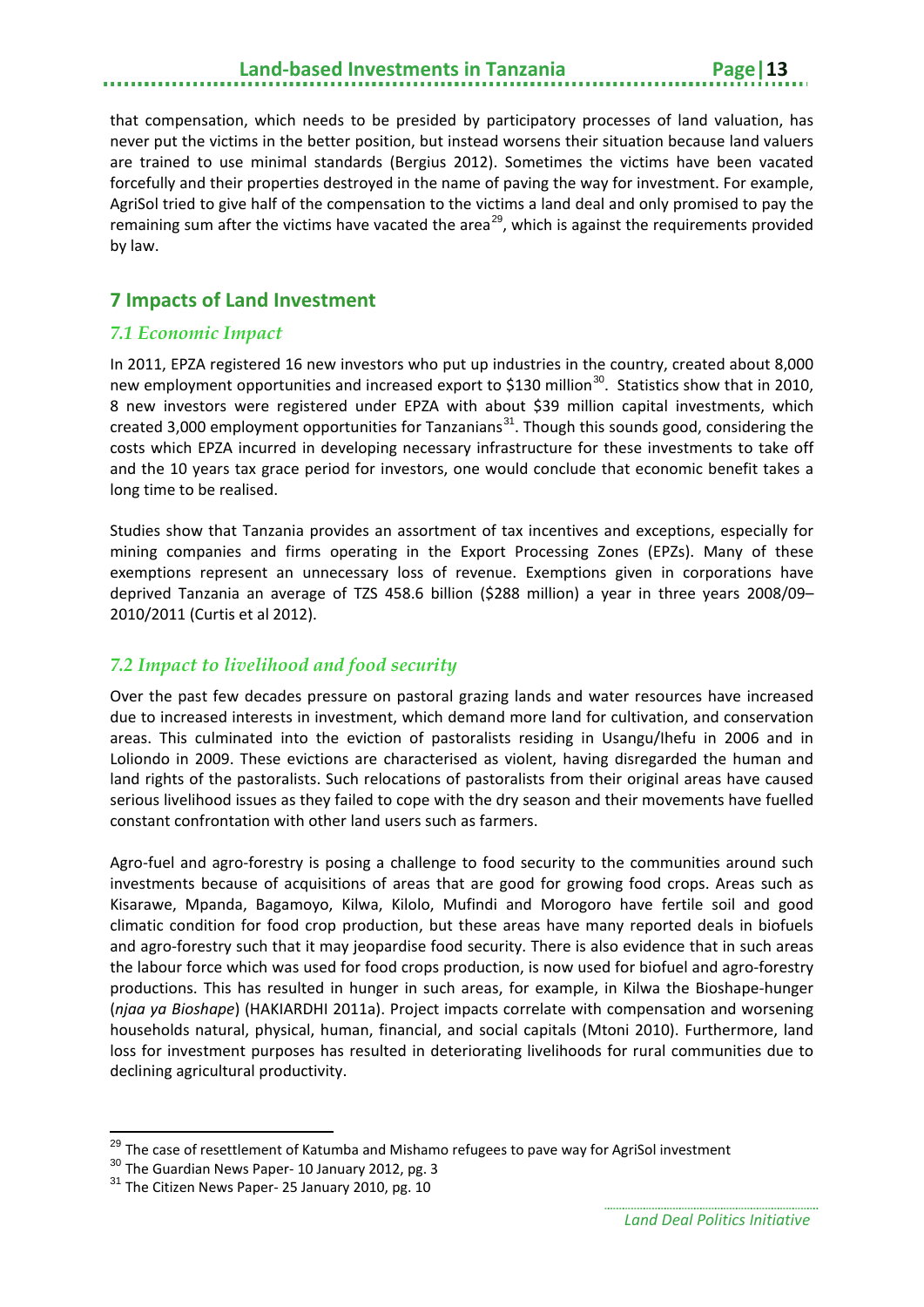#### <span id="page-19-0"></span>*7.3 Social impact*

Land-based investments estrange local communities from their land, so that all traditional values attached to community land are disrupted. For example, in Kisarawe district, it became hard for the community to have access to medicinal plants and graveyards located in areas under investor control. In Mishamo and Katumba refugee camps, villagers (former refugees) have criticised the resettlement plan as it would detach them from their land and relatives with whom they have lived for decades which, they say, would destroy their traditional ways of living. Land deals typically have little involvement with local communities, and men are more involved the process than women, making it hard for women to benefit from such deals (LEAT 2011).

#### <span id="page-19-1"></span>*7.4 Environmental impact*

Environmental justice is a vital criterion that must be adhered to by all investment projects in the country. Corporate entities have a duty to manage and conserve the environment not only to preserve nature and the quality of the environment, but to benefit mankind. On this basis every entity is urged to look at the environment with a holistic eye considering the possible chain of consequence triggered by its single action (LHRC 2012).

Although both international environmental legal instruments and local environmental laws require the aforementioned condition, the practices are quite different. Allegations suggest that mining and manufacturing have caused land degradation, and factories near residential areas have caused air pollution. North Mara Gold mine had sustained impact on the surrounding environment of north Mara, as a toxic spill made the area dangerous for people and animals<sup>[32](#page-19-2)</sup> and there are concerns that the area around the tailing dam  $-$  in effect between the Tighite and Mara rivers  $-$  might be contaminated and harmful to people (LHRC 2012).

In Mkwajuni hamlet, located in Nzega district, wastewater from the mine has created serious environmental pollution with the water from the nearby stream producing a bad smell due to the contained chemicals from mines' dams. Also, in Nyakabale village, pollution due to the mining activities of Geita Gold Mine was a noted problem, as well as heavy dust caused by rock blasting. Barrick Buzwagi area is also largely affected by mine pollution, with severe complaints from the nearby residents (LHRC 2012).

In agribusiness investments, the situation is not advantageous as some companies have not conducted environmental impact assessments (EIA) in the way that the law requires, and others have not followed recommendations from EIA reports. Agro-Eco energy<sup>[33](#page-19-3)</sup> and Sunbiofuels are criticised for not following the recommendations given by EIA reports, which are decried for lacking community participation (LEAT 2011; ActionAid 2011; OI 2012). As a result, local communities in Kisarawe district are facing serious water shortages and donors<sup>[34](#page-19-4)</sup> are reluctant to finance Eco-energy projects. Clearing of miombo forest to pave way for jatropha farm in Kilwa by Bioshape caused serious environmental impact to the community.

At Kilombero, Illovo, a sugar-growing company, used aeroplanes to spray pesticides on its farm, while taking no effective environmental and health precautions, causing local crops to dry before maturity.

 $\overline{\phantom{a}}$ 

<span id="page-19-2"></span> $32$  Nine cows died due to consumption of water from the ponds which had water mixed with chemicals from the mine (LHRC 2012)

<span id="page-19-3"></span><sup>&</sup>lt;sup>33</sup> For more detailed information about this, see Matondi (2011) Biofuels, Land Grabbing and Food Security in Africa, Zed Books, London.

<span id="page-19-4"></span> $34$  SIDA recently commissioned a study to investigate on EIA process of Agro Eco Energy.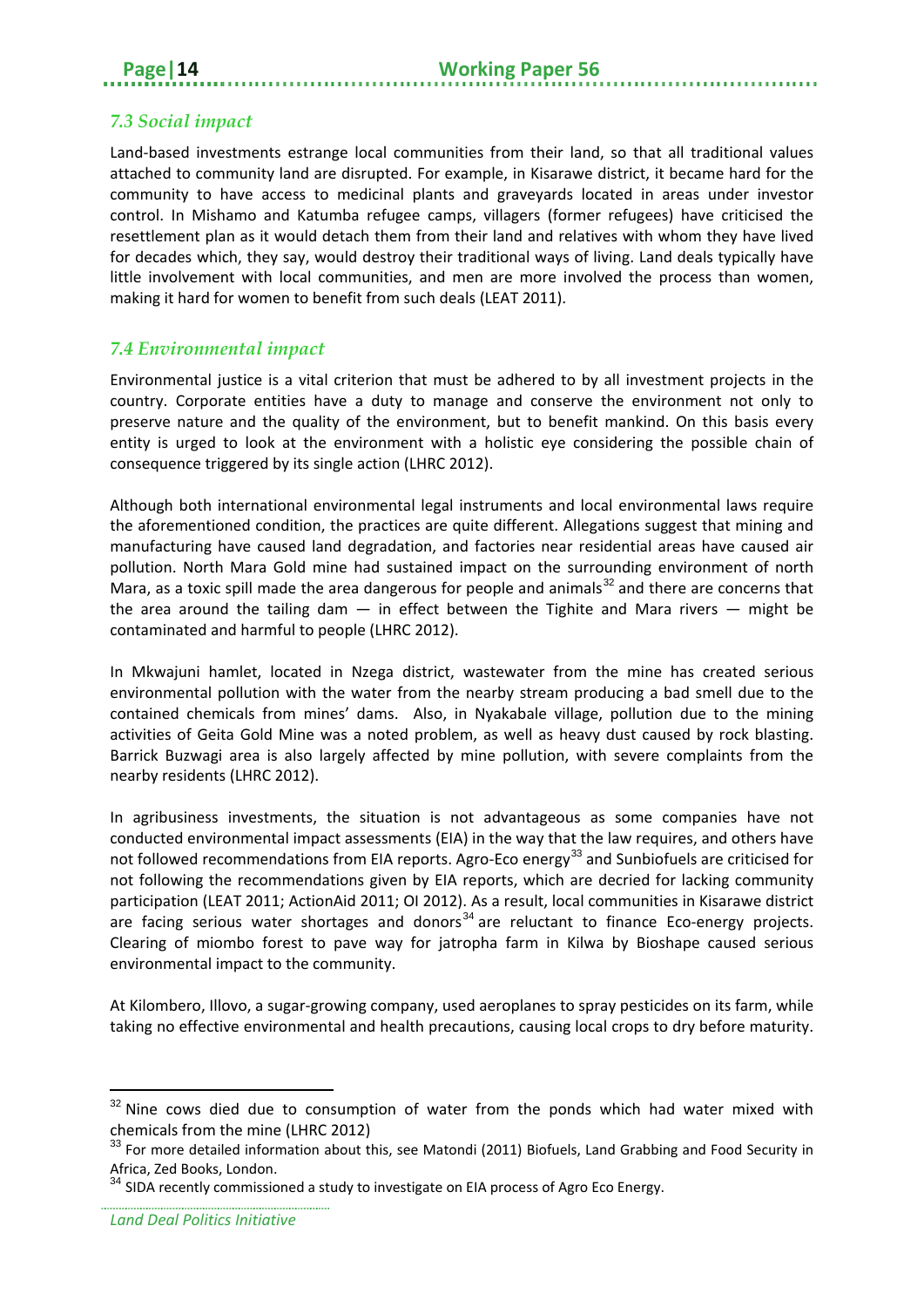Also, in Mufindi district, Tanzania Pyrethrum is blamed for air pollution caused by dust generated from mining, with nearby communities suffering from chronic coughing (LHRC 2012).

The Environmental Management Act of 2004 provides for various prohibitions and corresponding penalties, but despite being comprehensive, the Act is not followed in letter or spirit. Despite many violations, law enforcement machinery is ineffective, although the entire public bears the burden as it has a stake on environment management (LHRC 2012).

#### <span id="page-20-0"></span>**8 Recommendations**

- A wide-ranging land use plan is needed in all villages, especially those targeted for investment. Land use plans can help villages know the size of their village land and plan for current and future land use. With a village land use plan, villagers can identify land to be leased to potential investors.
- Land has to be given constitutional protection and the constitution should state how land based investment should be governed. This is the biggest challenge because the current land legal regime, governed by the Land Act and Village Land Act (both of 1999), has centralised power in government. These land laws declare all land in Tanzania as public, vested under the President as the trustee. The laws allow acquisition of any piece of land by the state for public interest, which can be investment for public interest. The definition of the term *public interest* has not been clearly defined by these laws. Related to this is that biofuels policy and associated legal framework, which is in harmony with other sector legislations need to be in place.
- Compensation should shift from monetary compensation, because money cannot compensate poor people when their land is taken. A partnership approach may be needed whereby a farmer can lease their land to the investor and get regular income from it.
- All land deals need to be entered in a transparent manner. Documents related to the proposed land deals should be made public, contract documents should be written in an accessible language (Swahili) that is widely spoken by most Tanzanians to permit easy understanding of the contents by all parties involved. In addition, local institutions need to build capacity to better interact and negotiate with investors in order to achieve a win-win situation in all land deals.

#### <span id="page-20-1"></span>**9 Conclusion**

In Tanzania, large-scale land-based investments are happening at an extraordinary pace and are a reality for many local communities. Many issues need to be tackled to permit realisation of the benefits of land-based investments in the country. Challenges around land investments have made the local communities living around these projects believe that investment is not the goose that lay golden eggs. Much as the government is working hard to attract investors to for development, there is a need to learn from the past, be more cautious, and ensure that the project objectives are realised at all levels. Local communities and institutional empowerment and participation are equally essential to have profitable land deal discussions and sustainable investment for the benefits of the present and future generations.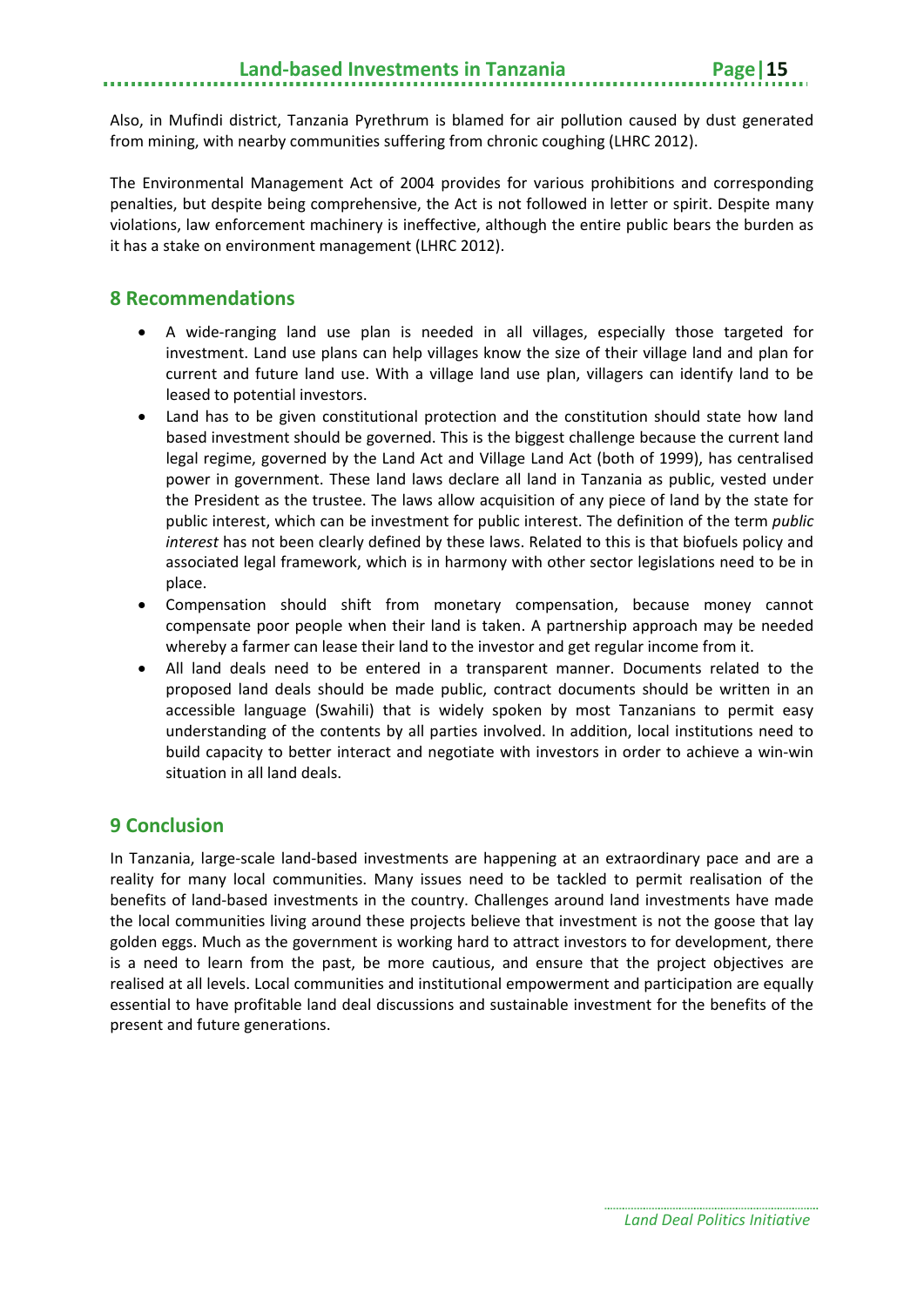#### <span id="page-21-0"></span>**References**

- 1. ActionAid (2011) *Impact of Biofuel Investment in Kisarawe district* [online]. Available: [http://letstalklandtanzania.com/s/download/case\\_studies/Impact%20of%20Biofuel%20Investme](http://letstalklandtanzania.com/s/download/case_studies/Impact%20of%20Biofuel%20Investment%20in%20Kisarawe%20July%202011.pdf) [nt%20in%20Kisarawe%20July%202011.pdf](http://letstalklandtanzania.com/s/download/case_studies/Impact%20of%20Biofuel%20Investment%20in%20Kisarawe%20July%202011.pdf) [Accessed: 19 October 2013].
- 2. ActionAid (2009) *Implication of biofuels production on food security in Tanzania*. [online]. Available: http://www.actionaidusa.org/sites/files/actionaid/implications of biofuels in tanzania.pdf [http://www.actionaidusa.org/sites/files/actionaid/implications\\_of\\_biofuels\\_in\\_tanzania.pdf](http://www.actionaidusa.org/sites/files/actionaid/implications_of_biofuels_in_tanzania.pdf) [Accessed: 19 October 2013].
- 3. Arndt, C., Pauw, K. and Thurlow, J. (2010) *Biofuels and Economic Development in Tanzania*. IFPRI Discussion Paper 00966. [online]. Available: <http://www.ifpri.org/sites/default/files/publications/ifpridp00966.pdf> [Accessed: 18 October 2013].
- 4. Bergius, M. (2012) *Large Scale Agro-industrial for Biofuel Development in Tanzania. Impact on Rural Households*. Institute of Development Studies. University of Agder.
- 5. Biermann, W. and Wagao, J. (1986) 'The Quest for Adjustment: Tanzania and the IMF, 1980- 1986', *African Studies Review* 29:89-103.
- 6. BoT (2011) *Tanzania Mainland's 50 Years of Independence: A Review of the Role and Functions of the Bank of Tanzania (1961-2011)*. United Republic of Tanzania: Bank of Tanzania.
- 7. Chachage, C. (2012) Renaming Companies and Dealing in Land: From Infenergy to Agrica [online]. Available: <http://udadisi.blogspot.com/2012/08/land-acquisitions-and-politics-of.html> [Accessed: 19 October 2013].
- 8. Collins, P. (1974) 'Decentralisation and Local Administration for Development in Tanzania', *Africa Today* 21:15-25.
- 9. Cooksey, B. (2012) *Politics, Patronage and Projects: The Political Economy of Agricultural Policy in Tanzania* [online]. Available: [http://www.future-agricultures.org/publications/research-and](http://www.future-agricultures.org/publications/research-and-analysis/working-papers?start=10%23.UUlzQhemjoI)[analysis/working-papers?start=10#.UUlzQhemjoI](http://www.future-agricultures.org/publications/research-and-analysis/working-papers?start=10%23.UUlzQhemjoI) [Accessed: 19 October 2013].
- 10. Curtis, M., Ngowi, P. and Warris, A. (2012) *The One Billion Dollar Question: How Can Tanzania Stop Losing So Much Tax Revenue*. [online]. Available: [http://www.curtisresearch.org/ONE%20BILLION%20DOLLAR%20QUESTION.Final%20text.%20Jun](http://www.curtisresearch.org/ONE%20BILLION%20DOLLAR%20QUESTION.Final%20text.%20June%202012.pdf) [e%202012.pdf](http://www.curtisresearch.org/ONE%20BILLION%20DOLLAR%20QUESTION.Final%20text.%20June%202012.pdf) [Accessed 19 October 2013].
- 11. Curtis, M. and Lissu, T. (2008) *A Golden Opportunity? How Tanzania is Failing to Benefit From Gold Mining* [online]. Available: <http://www.pambazuka.org/images/articles/407/goldenopp.pdf> [Accessed: 19 October 2013].
- 12. Court, D. (1976) 'The Education System as a Response to Inequality in Tanzania and Kenya', *The Journal of Modern African Studies* 14: 661-690.
- 13. Food and Agricultural Organisation (FAO 2012) *Trends and Impacts of Foreign Investment in Developing Country Agriculture: Evidence from Case Studies*. FAO. Rome.
- 14. German Technical Cooperation (GTZ 2005) *A study on Liquid Biofuels for transportation in Tanzania: Potential and implications for sustainable agriculture and energy in the 21st Century*, August 2005, Tanzania. p. 21.
- 15. HAKIARDHI (2013) *Biofuels in Tanzania: Small Scale Producers and Sustainable Environmental Management*.
- 16. HAKIARDHI (2012) *Report of the Fact Finding Mission on the Conflict between the Lutukira Mixed Farm Limited and Lutukira Villagers in Songea District.*
- 17. HAKIARDHI (2011c) Fact Finding Mission Report on Land Grab in Mpanda District.
- 18. HAKIARDHI (2011b) *Land Grabbing in a Post Investment Period and Popular Reactions in the Rufiji River Basin*.

*Land Deal Politics Initiative*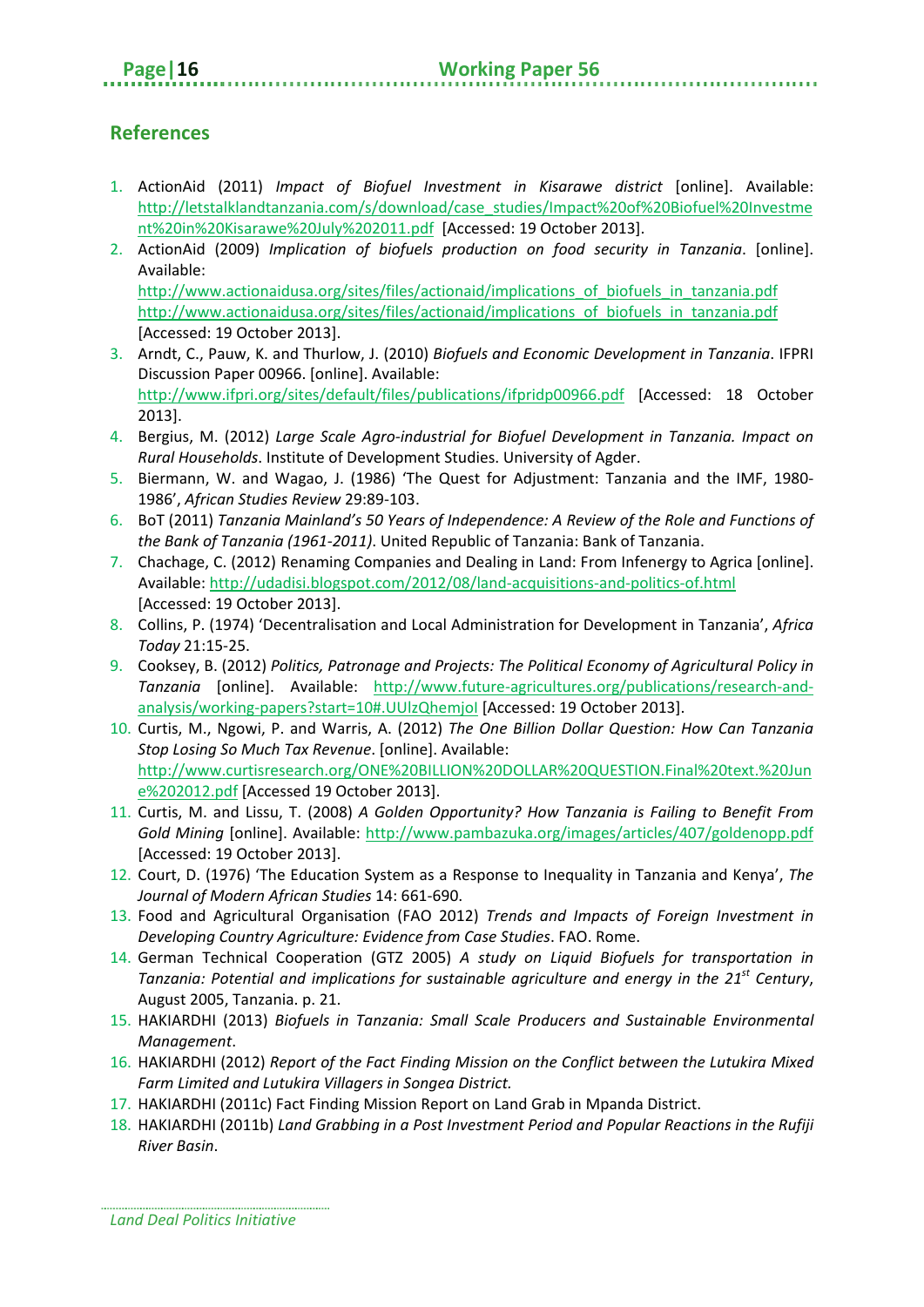#### **Land-based Investments in Tanzania Page|17**

- 19. HAKIARDHI (2011a) *Accumulation by Land Dispossession and Labour Devaluation in Tanzania. A Case of Biofuel and Forest Investments in Kilwa and Kilolo*.
- 20. Kweka, O. L. (2012) 'On Whose Interest is the State Intervention in Biofuel Investment in *Tanzania? Cross-Cultural Communication*', 8: 80-85.
- 21. Larsson, P. (2006) The Challenging Tanzanian Land Law Reform: A study of the implementation of the Village Land Act. Royal Institute of Technology. [online]. Available: [http://www.kth.se/polopoly\\_fs/1.158660!/Menu/general/column-content/attachment/EX-06-](http://www.kth.se/polopoly_fs/1.158660!/Menu/general/column-content/attachment/EX-06-160.pdf) [160.pdf](http://www.kth.se/polopoly_fs/1.158660!/Menu/general/column-content/attachment/EX-06-160.pdf) [Accessed: 14 January 2014].
- 22. Lawyers' Environmental Action Team (LEAT 2011) *Land Acquisition for Agribusiness in Tanzania: Prospects and Challenges*.
- 23. Legal and Human Rights Centre (LHRC 2012) *Human Rights and Business in Tanzania: Stock Taking of Labour Rights, Land Rights, Environmental Justice and Consumers' Rights Protection*.
- 24. Locher, M. and Sulle, E. (2013) Foreign land deals in Tanzania: An update and a critical view on the challenges of data (re)production. LDPI Working Paper 31. [online]. Available: <http://www.plaas.org.za/sites/default/files/publications-pdf/LDPI31Locher%26Sulle.pdf> [Accessed 14 January 2014].
- 25. Lugalla, J. L. P. (1995) 'The Impact of Structural Adjustment Policies on Women's and Children's Health in Tanzania', *Review of African Political Economy* 22:43-53.
- 26. Maghimbi, S., Lokina, R. B. and Senga, M. A. (2010) *The Agrarian Question in* Tanzania: A State *of the Art Paper*. [online]. Available: [http://nai.diva-portal.org/smash/get/diva2:405966/FULLTEXT01.pdf\[](http://nai.diva-portal.org/smash/get/diva2:405966/FULLTEXT01.pdf)Accessed: 19 October 2013].
- 27. Maina, C. P. and Mwakaje, S. J. (2004) *Investments in Tanzania: Some Comments- Some Issues*. Friedrich Ebert Stiftung, Dar es Salaam.
- 28. Maina, C. P. (1994) *Foreign Investments in Tanzania: The Mainland and Zanzibar*. Friedrich Ebert Stiftung, Dar es Salaam.
- 29. Makwarimba, M. and Ngowi, P. (2012) *Making Land Investment Work for Tanzania: Scoping Assessment for Multi-stakeholder Dialogue Initiative* [online]. Available: [https://s3.amazonaws.com/landesa\\_production/resource/381/Makwarimba\\_Making-Land-](https://s3.amazonaws.com/landesa_production/resource/381/Makwarimba_Making-Land-Investment-Work-for-Tanzania_2012.pdf?AWSAccessKeyId=AKIAICR3ICC22CMP7DPA&Expires=1391343922&Signature=WA6UfOpaqMcAovFVO1y94cH92EA%3D)[Investment-Work-for-](https://s3.amazonaws.com/landesa_production/resource/381/Makwarimba_Making-Land-Investment-Work-for-Tanzania_2012.pdf?AWSAccessKeyId=AKIAICR3ICC22CMP7DPA&Expires=1391343922&Signature=WA6UfOpaqMcAovFVO1y94cH92EA%3D)[Tanzania\\_2012.pdf?AWSAccessKeyId=AKIAICR3ICC22CMP7DPA&Expires=1391343922&Signature](https://s3.amazonaws.com/landesa_production/resource/381/Makwarimba_Making-Land-Investment-Work-for-Tanzania_2012.pdf?AWSAccessKeyId=AKIAICR3ICC22CMP7DPA&Expires=1391343922&Signature=WA6UfOpaqMcAovFVO1y94cH92EA%3D) [=WA6UfOpaqMcAovFVO1y94cH92EA%3D](https://s3.amazonaws.com/landesa_production/resource/381/Makwarimba_Making-Land-Investment-Work-for-Tanzania_2012.pdf?AWSAccessKeyId=AKIAICR3ICC22CMP7DPA&Expires=1391343922&Signature=WA6UfOpaqMcAovFVO1y94cH92EA%3D) [Accessed 19 October 2013].
- 30. Massay, G. (2012) *Energy and Food Demands, Drivers of Land Grab: A Case of Rufiji River Basin in Tanzania*.
- 31. Matondi, P. B., Havnevik, K. and Beyene, A. (2011) *Biofuels, Land Grabbing and Food Security in Africa*, Zed Books, London.
- 32. Meena, R. (1989) 'Crisis and Structural Adjustment: Tanzanian Women's Politics', *A Journal of Opinion* 17:29-31.
- 33. Mshandete, A. M. (2011) 'Biofuels in Tanzania: Status, Opportunities and Challenges', *Journal of Applied Biosciences* 40: 2677–2705.
- 34. Mtoni, P. E. (2010) *A Compensatory Framework for Sustainable Development: The Case of Tanzania*. This thesis is submitted in full fulfilment of the requirements for the doctoral degree. Cranfield University 2010.
- 35. National Bureau of Statistics (2009) *Household Budget Survey 2007,* Tanzania Mainland. United Republic of Tanzania.
- 36. Nyerere, J. K. (1974) 'From Uhuru to Ujamaa', *Africa Today* 21:3-8.
- 37. Oakland Institute (OI 2011) *Understanding Land Investment Deals in Africa: Country Report: Tanzania* [online]. Available:

[http://www.oaklandinstitute.org/sites/oaklandinstitute.org/files/OI\\_country\\_report\\_tanzania.pd](http://www.oaklandinstitute.org/sites/oaklandinstitute.org/files/OI_country_report_tanzania.pdf) [f](http://www.oaklandinstitute.org/sites/oaklandinstitute.org/files/OI_country_report_tanzania.pdf) [Accessed 19 October 2013].

38. Oakland Institute (OI 2012) *Understanding Land Investment Deals in Africa: Tanzanian Villagers Pay for Sunbiofuels Investment Disaster*. Land Deal Brief [online]. Available: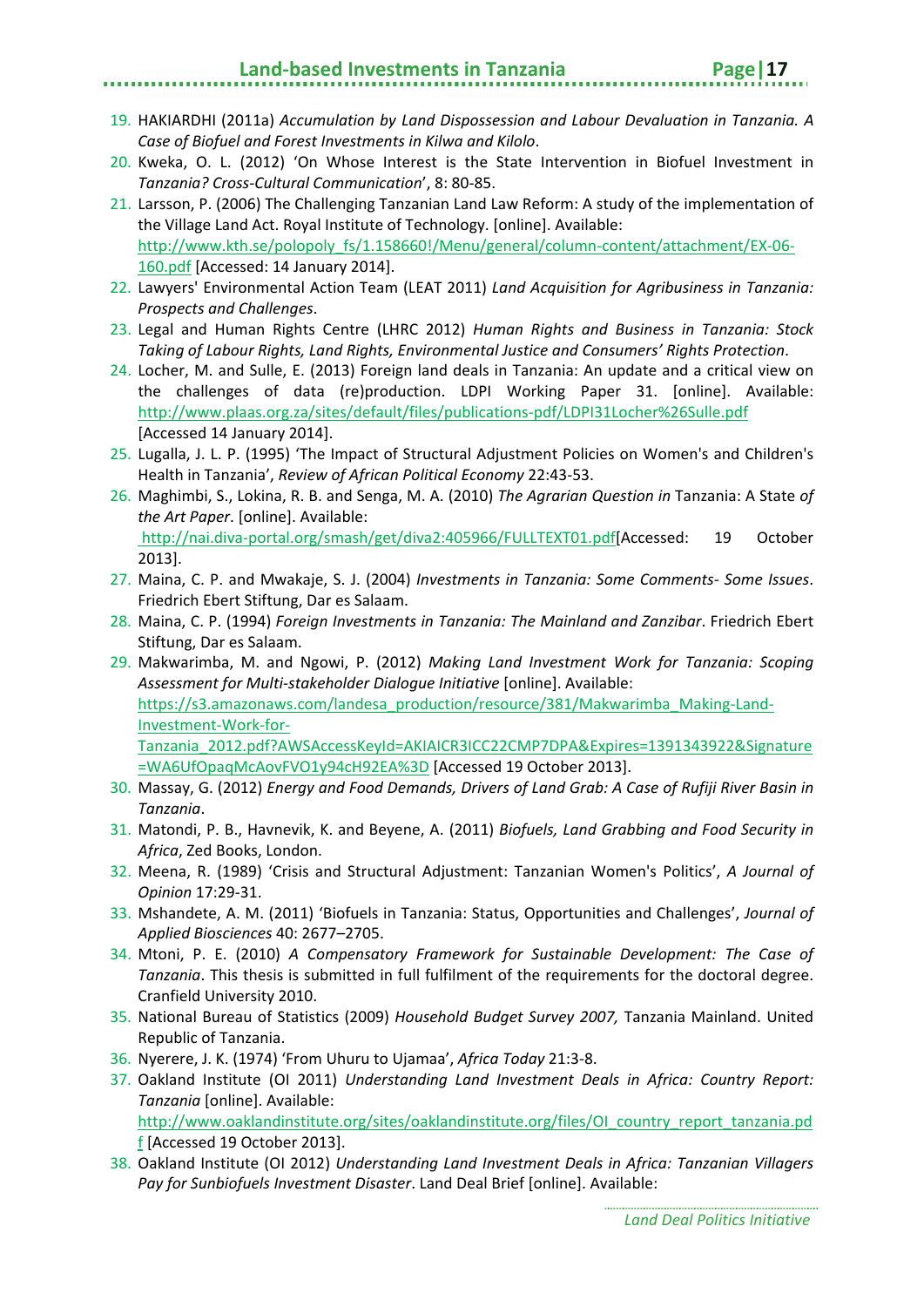[http://www.oaklandinstitute.org/sites/oaklandinstitute.org/files/OI\\_Land\\_Deals\\_Brief\\_Sun\\_Biof](http://www.oaklandinstitute.org/sites/oaklandinstitute.org/files/OI_Land_Deals_Brief_Sun_Biofuels.pdf) [uels.pdf](http://www.oaklandinstitute.org/sites/oaklandinstitute.org/files/OI_Land_Deals_Brief_Sun_Biofuels.pdf) [Accessed 19 October 2013].

- 39. Pastor, Jr. M. (1989) 'Latin America, the Debt Crisis, and the International Monetary Fund', *Latin American Perspectives* 16: 79-110.
- 40. Sosovele, H. (2010) 'Policy Challenges Related to Biofuel Development in Tanzania', *Africa Spectrum* 45: 117-129.
- 41. Sulle, E. and Nelson, F. (2009) *Biofuels, land tenure, and rural livelihoods in Tanzania*. London: International Institute for Environment and Development [online]. Available: <http://pubs.iied.org/pdfs/12560IIED.pdf> [Accessed 19 October 2013].
- 42. Tsikata, D. (2003) *Securing Women's Interests within Land Tenure Reforms: Recent Debates in Tanzania* in Shahra Razavi (ed)(2003) Agrarian Change, Gender and Land Rights. Blackwell Publishing Ltd. Oxford
- 43. United Republic of Tanzania (URT 2012) National Climate Change Strategy. [online]. Available: http://tanzania.um.dk/en/~/media/Tanzania/Documents/Environment/TANZANIA%20CLIMATE% 20CHANGE%20STRATEGY/TANZANIA%20CLIMATE%20CHANGE%20STRATEGY.pdf
- 44. United Republic of Tanzania (URT 2011) Taarifa ya Miaka 50 ya Uhuru wa Tanzania Bara 1961- 2011. Wizara ya Ardhi, Nyumba na Maendeleo ya Makazi. Dar es Salaam.
- 45. van Teeffelen, J. (2013). Fuelling Progress or Poverty? The EU and Biofuels in Tanzania Policy Coherence for Development in practice. [online]. Available: <http://www.fairpolitics.nl/doc/Impact%20Study%20DEF.pdf> [Accessed 20 January 2014].
- 46. Veit, P. G., Stickler, M., Schibli, C. and Easton, C. (2012) *Biofuel Investments Threaten Local Land Rights in Tanzania* [online]. Available: <http://www.wri.org/stories/2012/02/biofuel-investments-threaten-local-land-rights-tanzania> [Accessed 19 October 2013].
- 47. Waters, T. (1997) 'Beyond Structural Adjustment: State and Market in a Rural Tanzanian Village', *African Studies Review* 40: 59-89.

*Land Deal Politics Initiative*